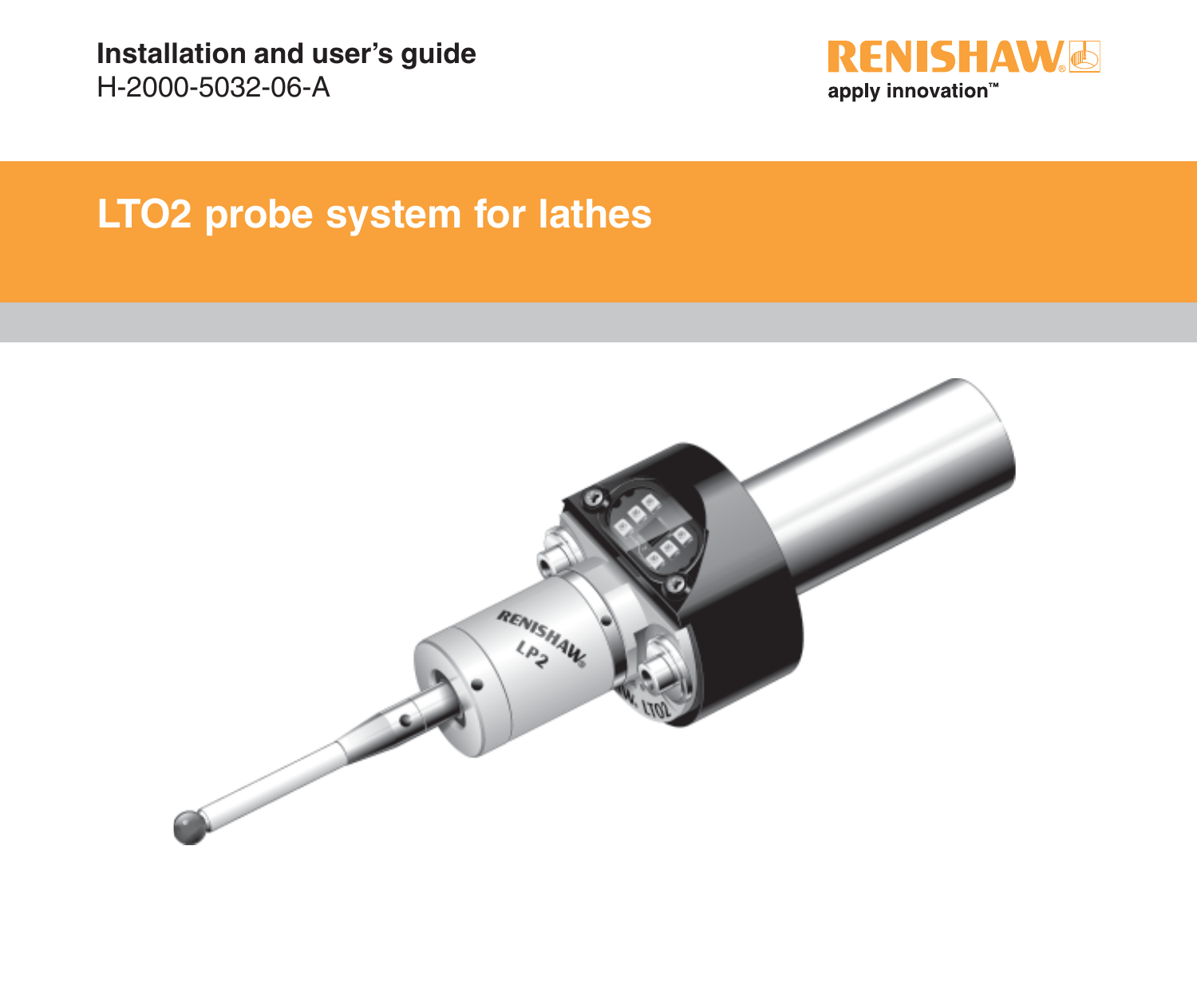© 2001 – 2005 Renishaw plc. All rights reserved.

This document may not be copied or reproduced in whole or in part, or transferred to any other media or language, by any means, without the prior written permission of Renishaw.

The publication of material within this document does not imply freedom from the patent rights of Renishaw plc.

#### **Disclaimer**

Considerable effort has been made to ensure that the contents of this document are free from inaccuracies and omissions. However, Renishaw makes no warranties with respect to the contents of this document and specifically disclaims any implied warranties. Renishaw reserves the right to make changes to this document and to the product described herein without obligation to notify any person of such changes.

#### **Trademarks**

**RENISHAW**® and the probe emblem used in the RENISHAW logo are registered trademarks of Renishaw plc in the UK and other countries.

**apply innovation** is a trademark of Renishaw plc.

All other brand names and product names used in this document are trade names, service marks, trademarks, or registered trademarks of their respective owners.

#### **Patents**

Features of the Renishaw equipment described in this guide, and features of similar equipment, are the subject of the following patents and/or patent applications:

| EP 0283486 | JP 2.653.806 | US 4899094   |
|------------|--------------|--------------|
| EP 0337669 | JP 2.945.709 | US 5.040.931 |
| EP 0390342 | JP 2.994.401 | US 5.150.529 |
| EP 0695926 |              | US 5.669.151 |
|            |              | WO 88/02139  |

Renishaw part no: H-2000-5032-06-A

Issued: 06.2005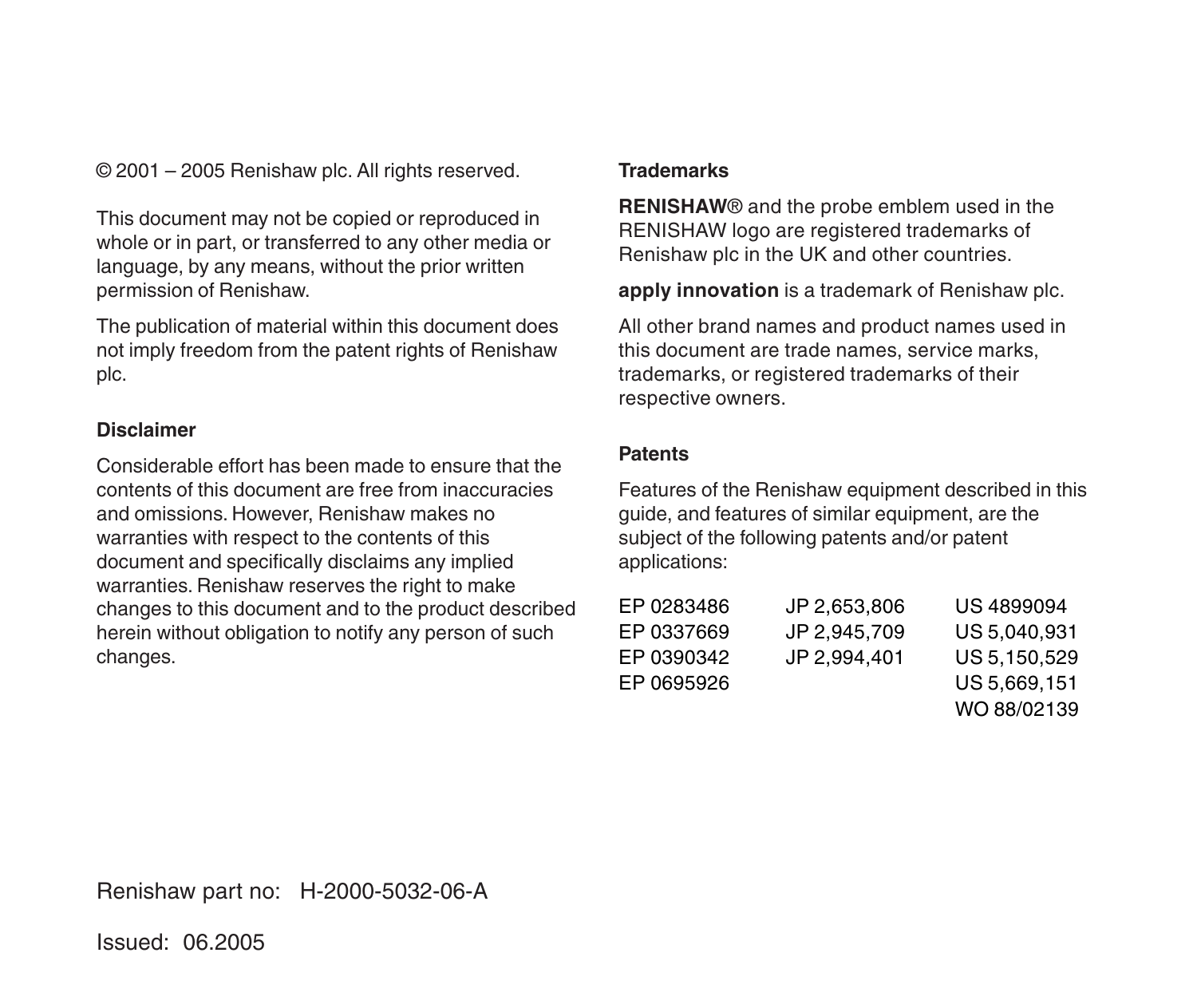### **Contents 1**

#### **PRELIMINARY**

#### **GENERAL**

| Performance: LTO2 and OMI 12 |  |
|------------------------------|--|

#### **INSTALLATION AND CALIBRATION**

#### **USING THE PROBE**

| Setting the LTO2 OMP switches  20 |  |
|-----------------------------------|--|

#### **MAINTENANCE**

| Removing and replacing the battery  23 |  |
|----------------------------------------|--|
|                                        |  |

|--|--|

|--|--|--|

### **APPENDIX A**

|  |  |  |  |  | MA4 adaptor and extension bars  30 |  |  |
|--|--|--|--|--|------------------------------------|--|--|
|--|--|--|--|--|------------------------------------|--|--|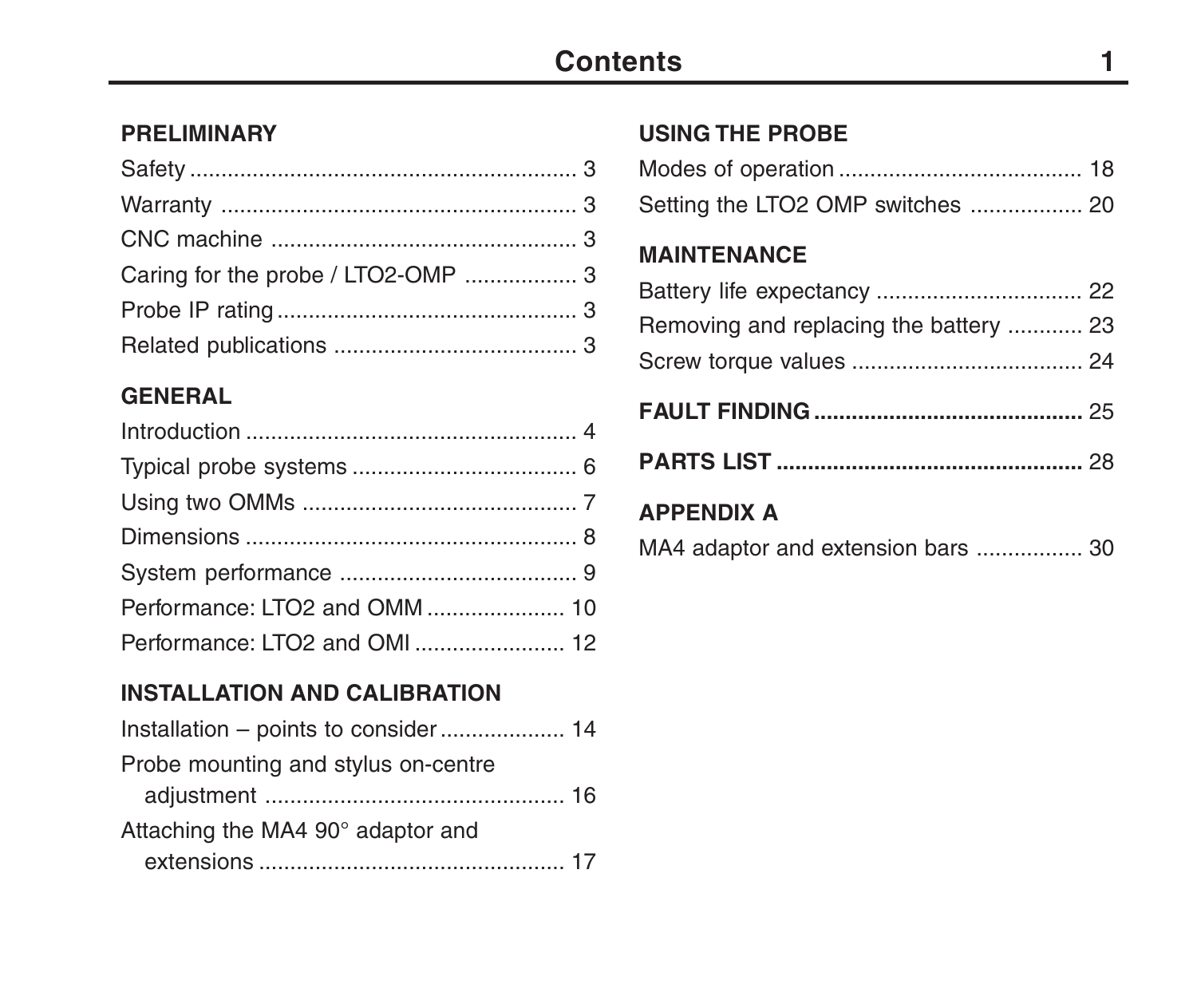# $\epsilon$

#### **EC DECLARATION OF CONFORMITY**

Renishaw plc declares that the products:

**Name Description**<br>
I TO2 series **Ontical signs** Optical signal transmission systems.

have been manufactured in conformity with the following standards:

BS EN 61326: 1998/ Electrical equipment for<br>A1:1998/A2:2001 measurement control a measurement, control and laboratory use - EMC requirements. Immunity to annex A - industrial locations. Emissions to class A (non-domestic) limits.

BS EN 60825-1:1993/ Safety of laser products.<br>A1:1997/A2:2001 Part 1: Equipment classif Part 1: Equipment classification, requirements and user's quide.

and that they comply with the requirements of the following directives (as amended):

| 89/336/EEC | Electromagnetic compatibility |
|------------|-------------------------------|
| 73/23/EEC  | Low voltage                   |

The above information is summarised from the EC Declarations of Conformity, available from Renishaw on request.

#### **FCC DECLARATION (USA)**

#### **FCC Section 15.19**

This device complies with Part 15 of the FCC rules. Operation is subject to the following two conditions:

- 1. This device may not cause harmful interference.
- 2. This device must accept any interference received, including interference that may cause undesired operation.

#### **FCC Section 15.105**

This equipment has been tested and found to comply with the limits for a Class A digital device, pursuant to Part 15 of the FCC rules. These limits are designed to provide reasonable protection against harmful interference when the equipment is operated in a commercial environment.

This equipment generates, uses, and can radiate radio frequency energy and, if not installed and used in accordance with the instruction manual, may cause harmful interference to radio communications. Operation of this equipment in a residential area is likely to cause harmful interference, in which case you will be required to correct the interference at your own expense.

#### **FCC Section 15.21**

The user is cautioned that any changes or modifications not expressly approved by Renishaw plc, or authorised representative could void the user's authority to operate the equipment.

#### **FCC Section 15.27**

The user is also cautioned that any peripheral device installed with this equipment such as a computer, must be connected with a high-quality shielded cable to insure compliance with FCC limits.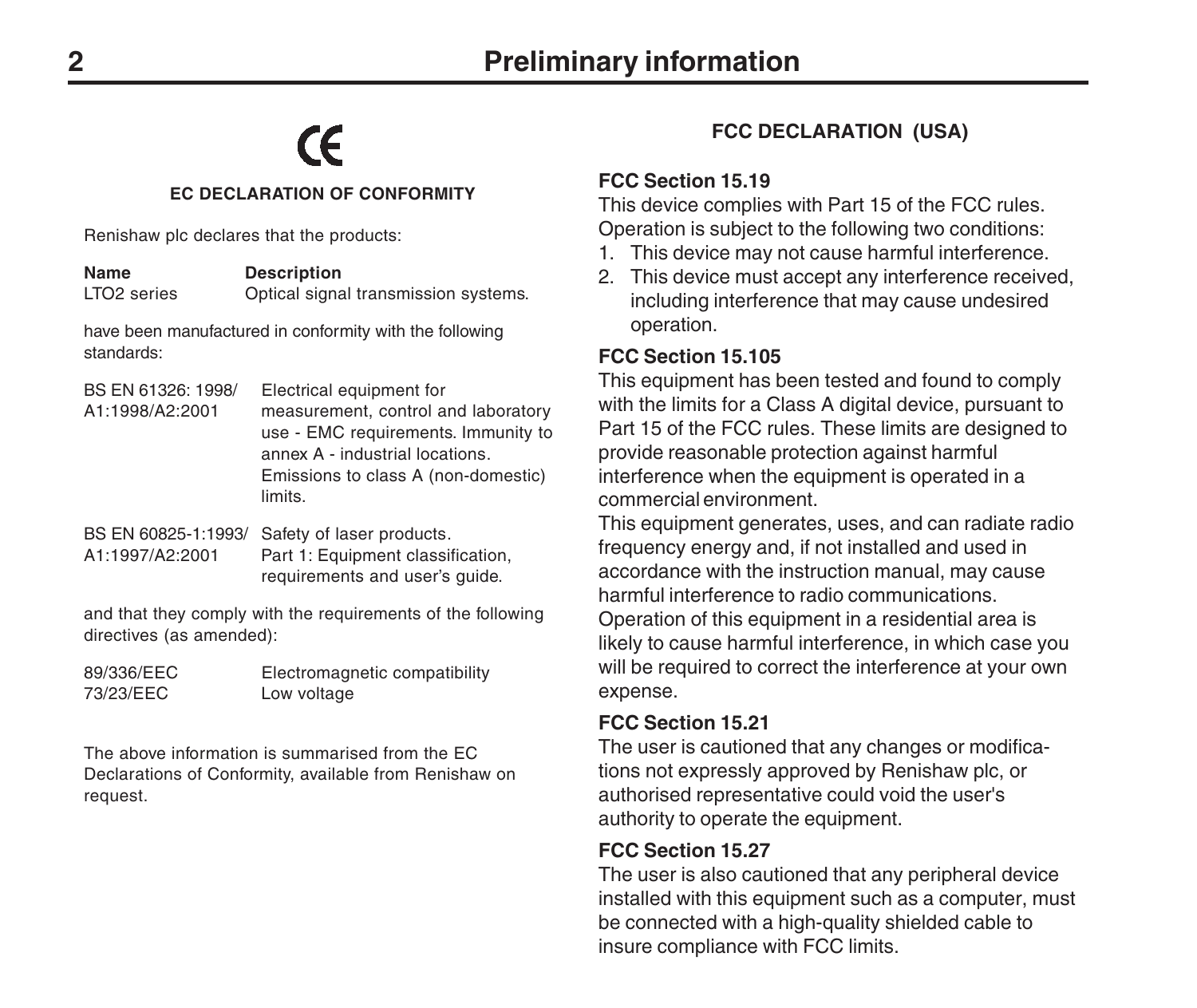### **Safety !**

Only qualified persons should change the switch settings or replace fuses.

Where appropriate, remove the mains supply from units before removing covers.

### **Warranty**

Equipment requiring attention under warranty must be returned to your supplier. No claims will be considered where Renishaw equipment has been misused, or repairs or adjustments have been attempted by unauthorised persons.

## **CNC machine**

CNC machine tools must always be operated by competent persons in accordance with manufacturers instructions.

## **Caring for the probe / LTO2 OMP**

Keep system components clean and treat the probe system as a precision tool.

## **Probe IP rating**

IPX8

### **Related publications**

As you install the LTO2 probe system, you will also need to refer to one or more of the publications listed below for details of how to install the ancillary equipment.

- Optical module machine (OMM) installation and user's guide – Renishaw part No. H-2000-5044.
- MI 12 interface unit installation and user's guide – Renishaw part No. H-2000-5073.
- Optical machine interface (OMI) installation and user's guide – Renishaw part No. H-2000-5062.
- PSU3 power supply unit installation and user's guide – Renishaw part No. H-2000-5057.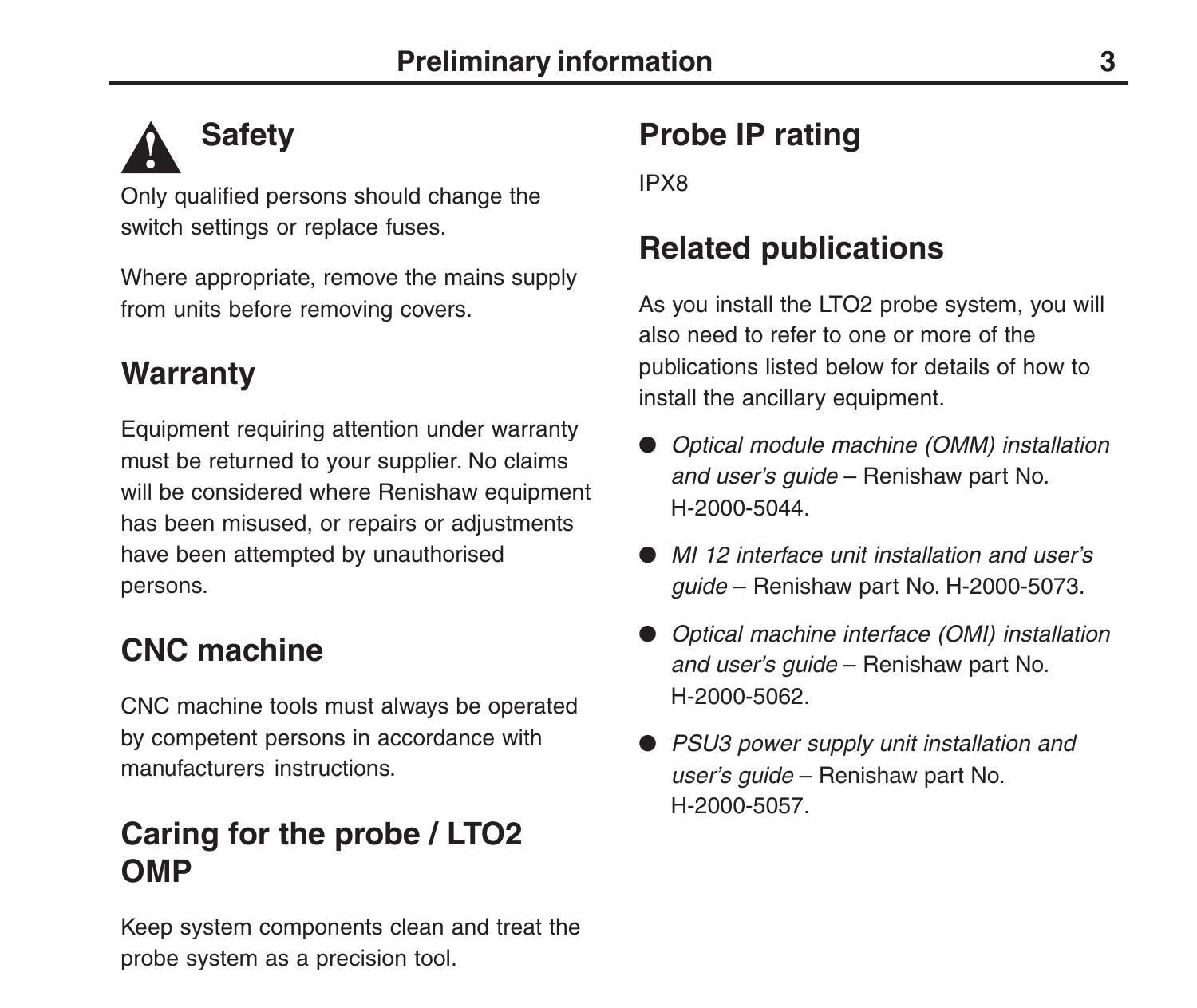### **Introduction**

### **LTO2 probe system components**

The LTO2 probe system comprises the following main components:

- An LTO2 optical module probe (OMP).
- $\bullet$  A 3D touch-trigger inspection probe ( $\pm X$ ,  $\pm Y$ ) and +Z directions). This is either a Renishaw LP2 or LP2H probe. The LP2 is more sensitive that the LP2H, which has a greater resistance to vibration and can support heavier styli. The probe is mounted in the OMP.
- An optical transmitter and receiver unit (OMM) and an MI 12 machine interface unit.

The interface unit may be either a freestanding MI 12 interface unit or an MI 12 interface board.

- Alternatively, an optical receiver and machine interface unit (OMI) may be used instead of the OMM and MI 12 interface. This unit combines the functions of both the OMM and MI 12 in one unit.
- A PSU3 power supply unit. This is an optional unit. It provides a 24 V supply to the interface unit when a suitable power supply is not available from the CNC machine controller.
- Renishaw software for probe routines.
- LPE extension bars. One of these can be fitted between the OMP and the LP2 probe to provide greater access to workpiece features.
- MA4 90° adaptor. This allows the LP2 probe to be mounted at 90° to the machine turret and set through 360°.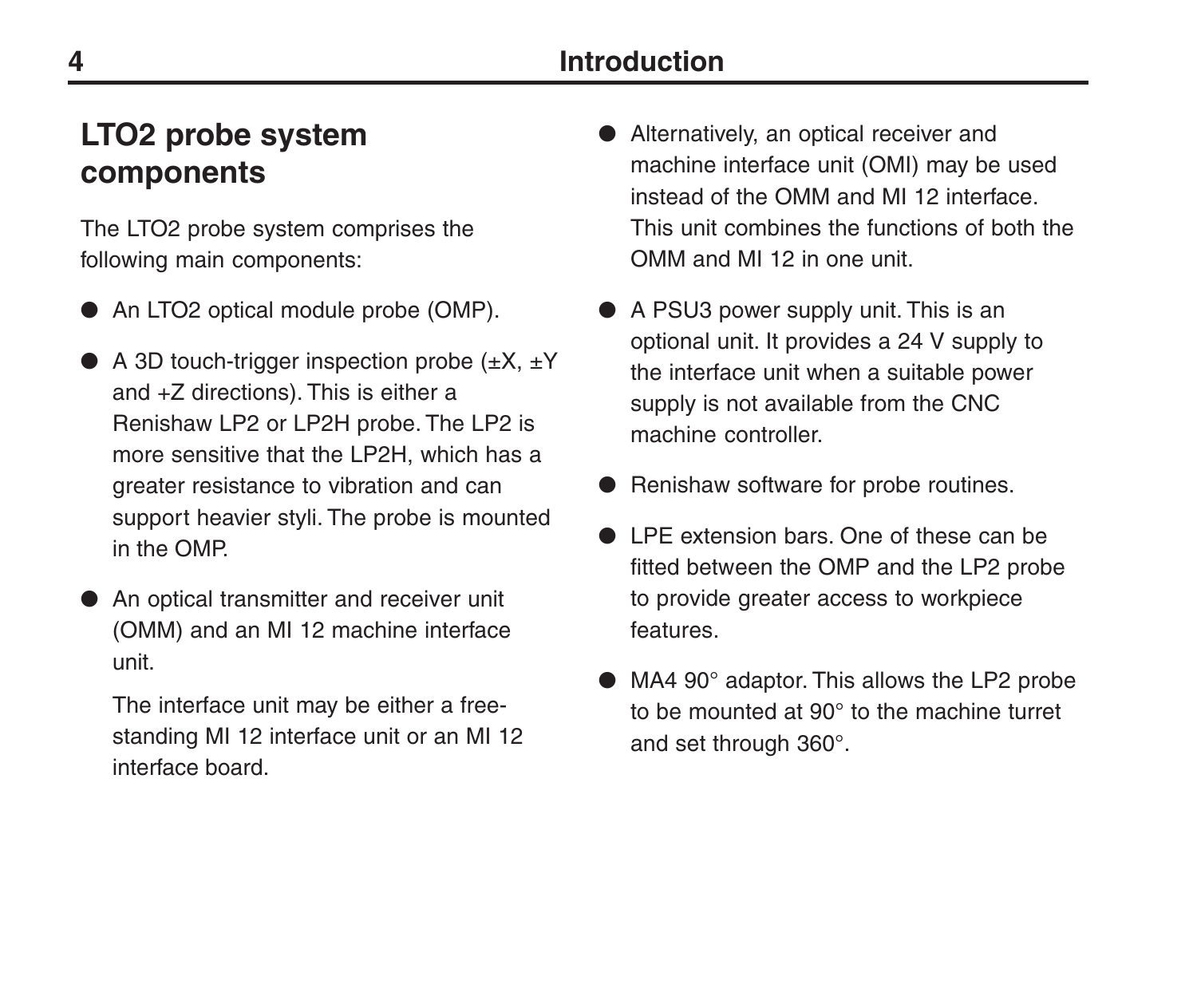### **Operation**

The LTO2 OMP is mounted in a tool position on the lathe turret and receives and transmits optical signals. Power for operation is provided by an internal battery. A 3D touch-trigger inspection probe, either an LP2 or LP2H, is mounted on the OMP.

A workpiece setup and inspection cycle may be included at any stage of the machining process. When a cycle is initiated, signals pass from the CNC control to the OMP, via MI 12 and OMM units. Signals also return along the same route.

The MI 12 interface unit converts the probe signals into the correct format for the CNC machine control.

Instead of the OMM and MI 12 combination, an OMI may have been installed. This process signals in the same way as the OMM and MI 12.

## **Using two OMMs**

If it is not possible for one OMM to cover the full range of movement of the LTO2 OMP, a second OMM may be added. The reception cones of the OMMs are arranged to overlap so that they act as one receiver over the area they cover.

### **Remote indication**

When the inspection probe contacts a surface. a PROBE STATUS LED on the MI 12 changes state and a bleep is emitted.

If the MI 12 is hidden from the operator, an optional remote lamp or bleeper may be placed in a position where it is easily seen or heard.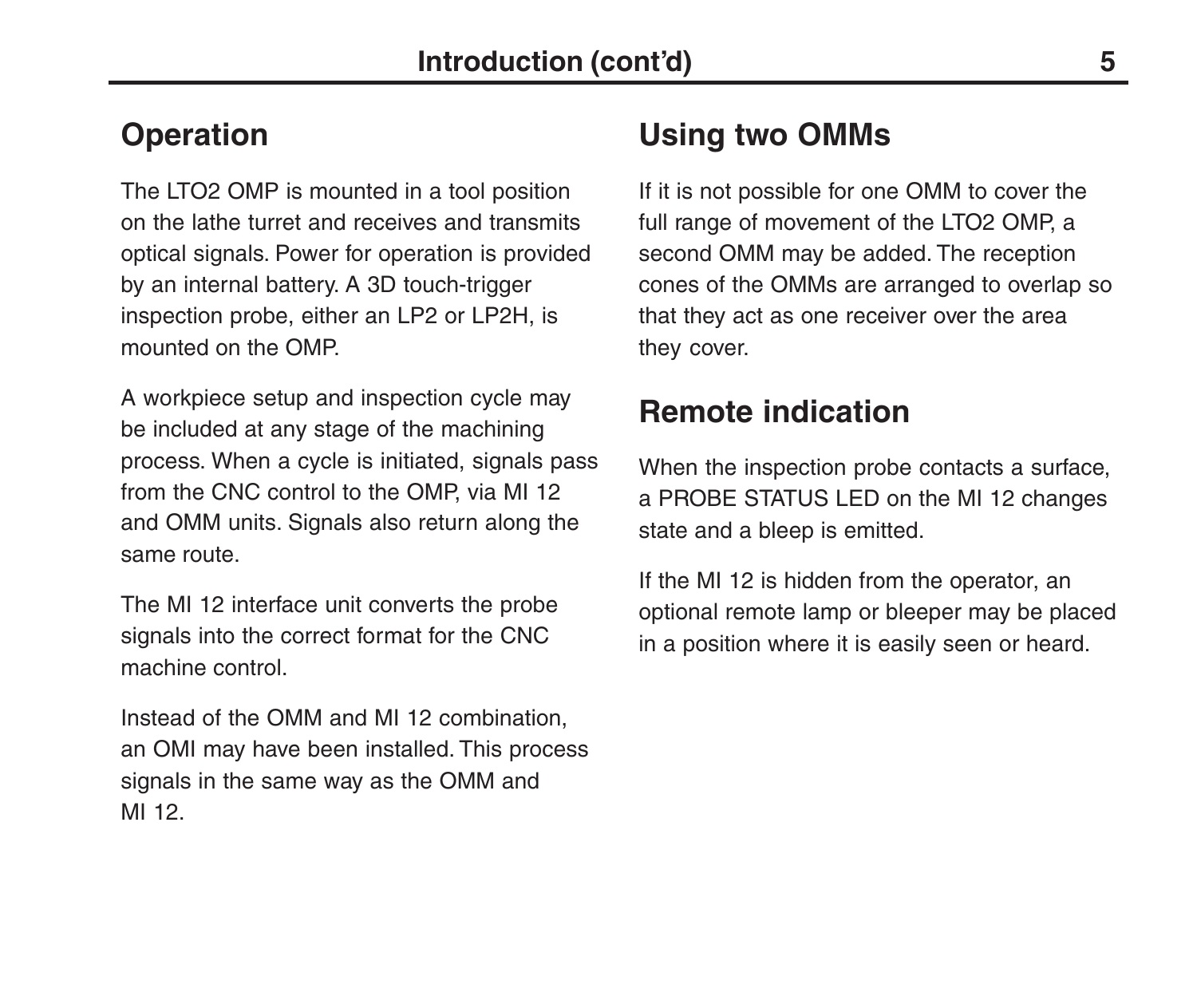### **6 Typical probe systems**

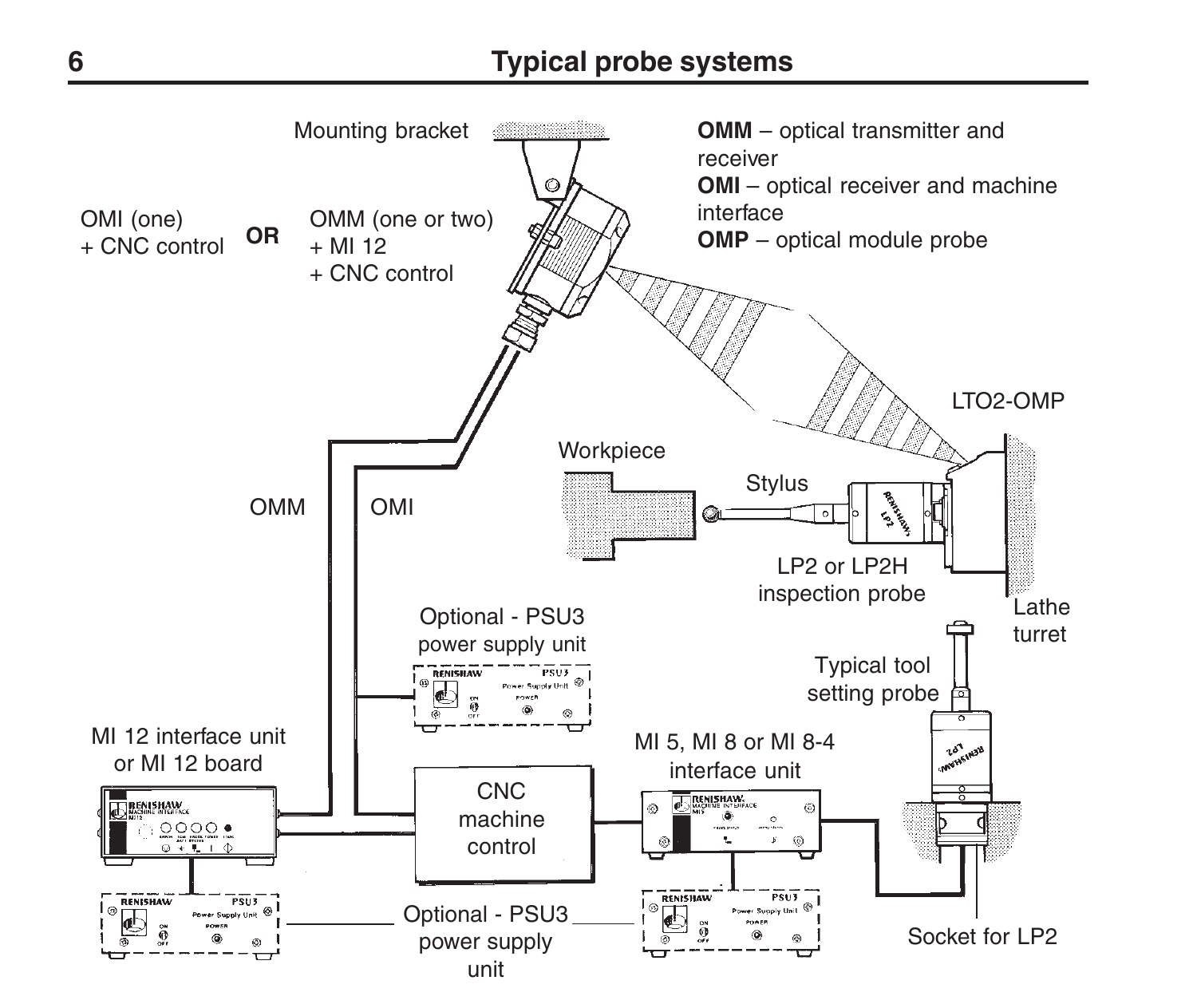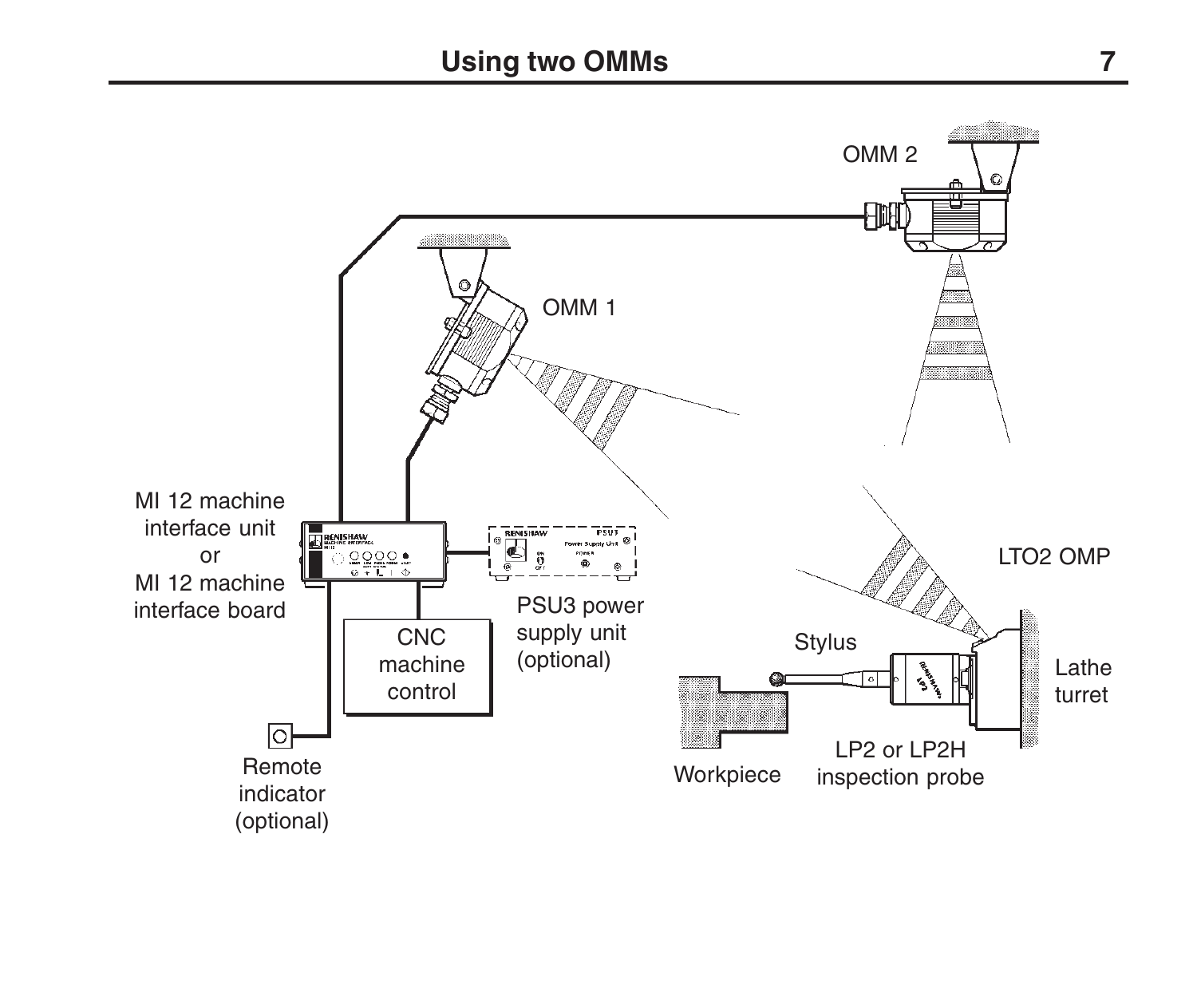**Dimensions in mm (in)**

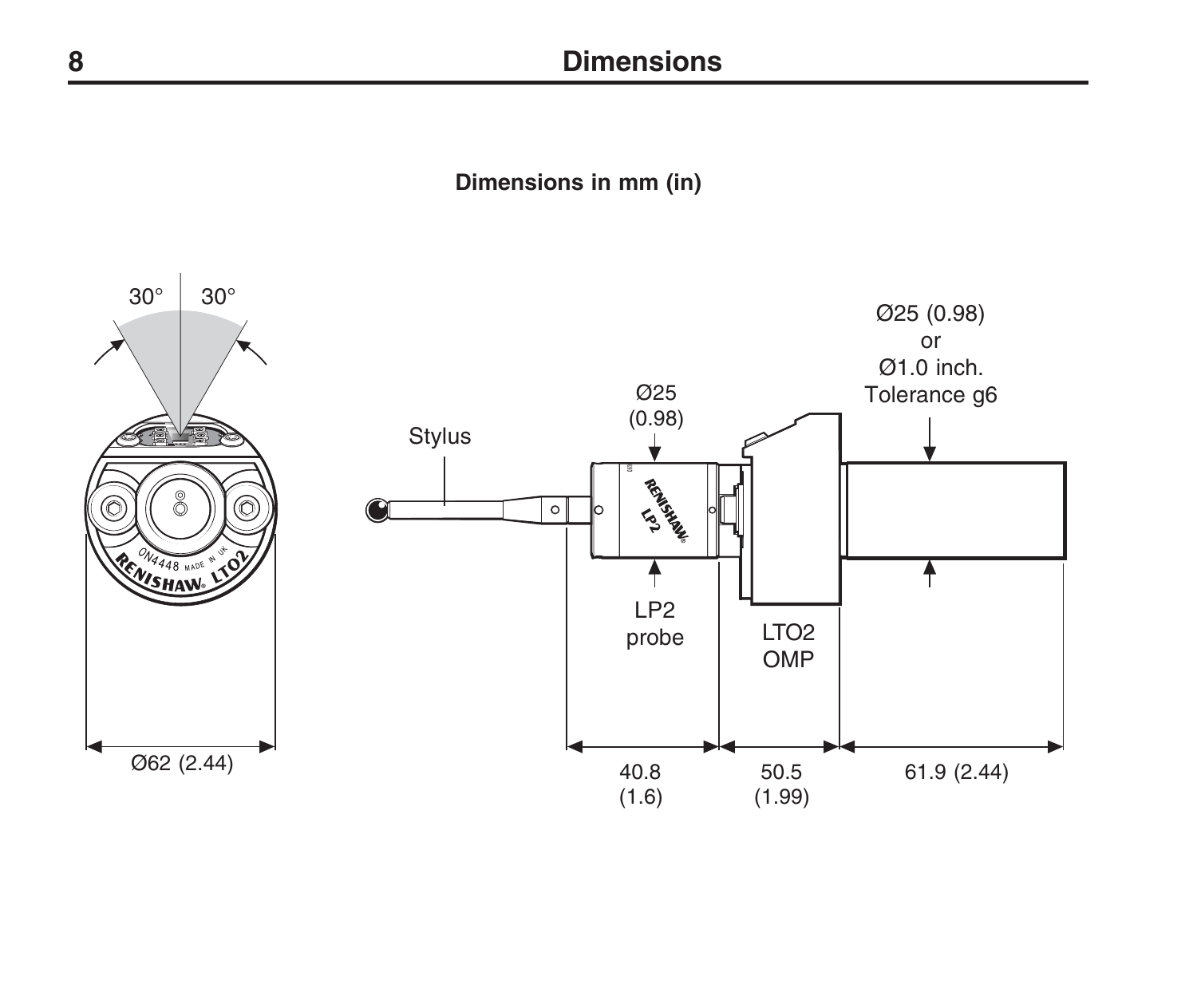### **Environment**

| <b>PROBE - LTO2</b><br>OMM,<br><b>MI 12 INTERFACE</b><br>OMI, PSU3 | <b>TEMPERATURE</b>                                                        |  |
|--------------------------------------------------------------------|---------------------------------------------------------------------------|--|
| <b>Storage</b>                                                     | $-10^{\circ}$ C to 70 $^{\circ}$ C<br>(14 $\degree$ F to 158 $\degree$ F) |  |
| Operating                                                          | $5^{\circ}$ C to $50^{\circ}$ C<br>$(41^{\circ}$ F to 122 $^{\circ}$ F)   |  |

## **Operating envelope**

See pages 11 and 13.

Natural reflective surfaces within the machine may increase the signal transmission range.

Performance plots in the ambient temperature range 5° to 50° C (41° to 122° F) are shown on pages 11 and 13.

Operation in temperatures of 0° to 5° C or 50° to 60° C (32° to 41° F or 122° to 140° F) will result in some reduction in range.

## **CAUTION**

**!**

- Switch power off when working inside electrical components.
- The probe is a precision tool. Always handle it with care.
- Before using the probe, ensure it is firmly secured in its mounting.

## **Regular maintenance**

Although Renishaw probes require little maintenance, the performance is adversely affected if dirt, chips or liquids are allowed to enter the sealed working parts. Therefore keep all components clean and free from grease and oil. Periodically check cables for signs of damage, corrosion or loose connections.

## **Cleaning**

Coolant residue accumulating on the probe transmitter LEDs and receiving diode, and on the OMM or OMI windows has a detrimental effect on transmission performance.

Wipe clean as often as is necessary to maintain unrestricted transmission.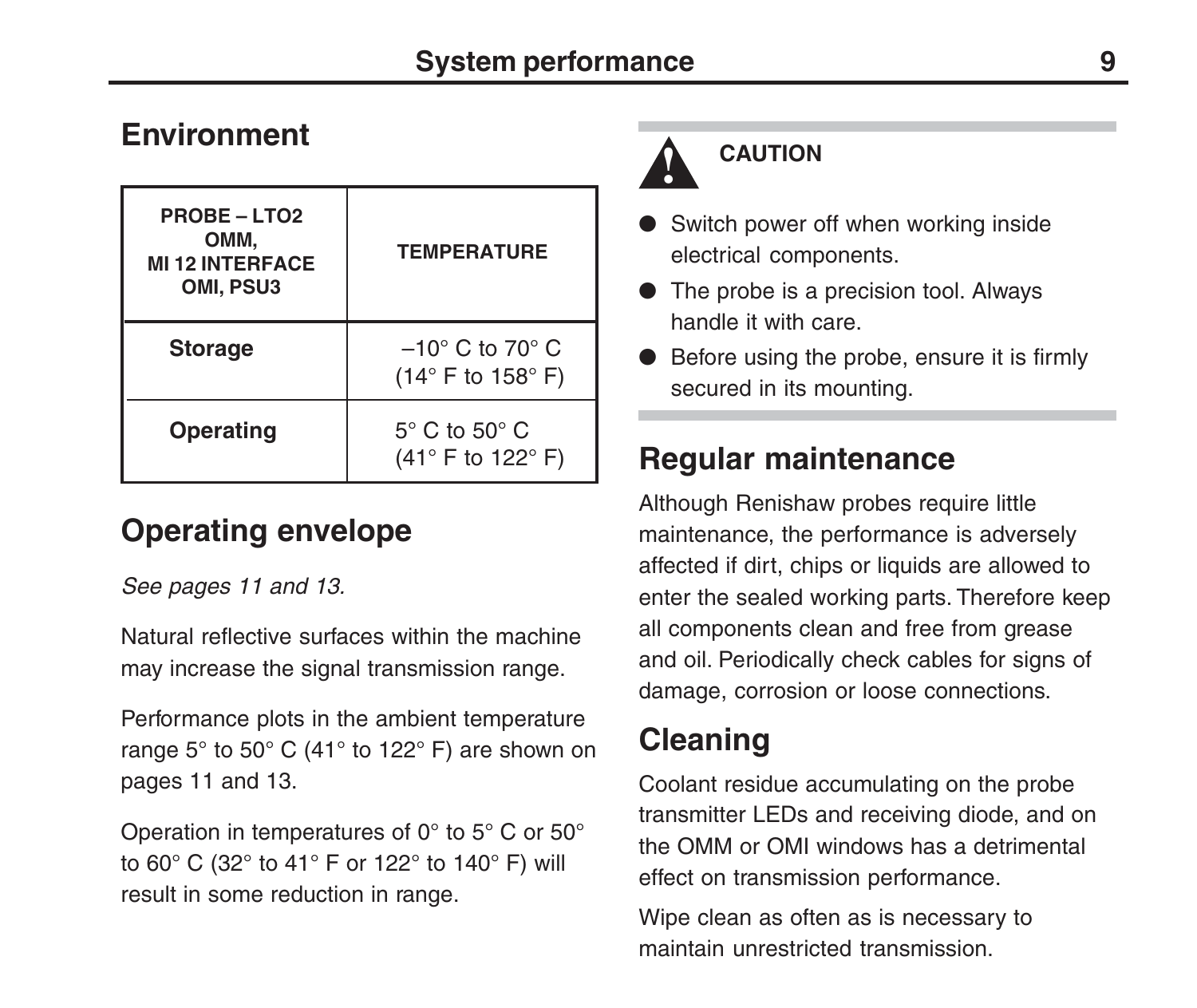## **LTO2 and OMM**

The diodes of the LTO2 OMP and OMM must be mutually in the others field of view and within the performance envelope shown on the page opposite.

### **Switch On/Off range**

The LTO2 OMP must be within 4 m (13.12 ft) of the OMM.

### **Operating range**

The LTO2 OMP must be within 4 m (13.12 ft) of the OMM.

Rotation of the LTO2 OMP window is to be within ±20 degrees of the optical centreline.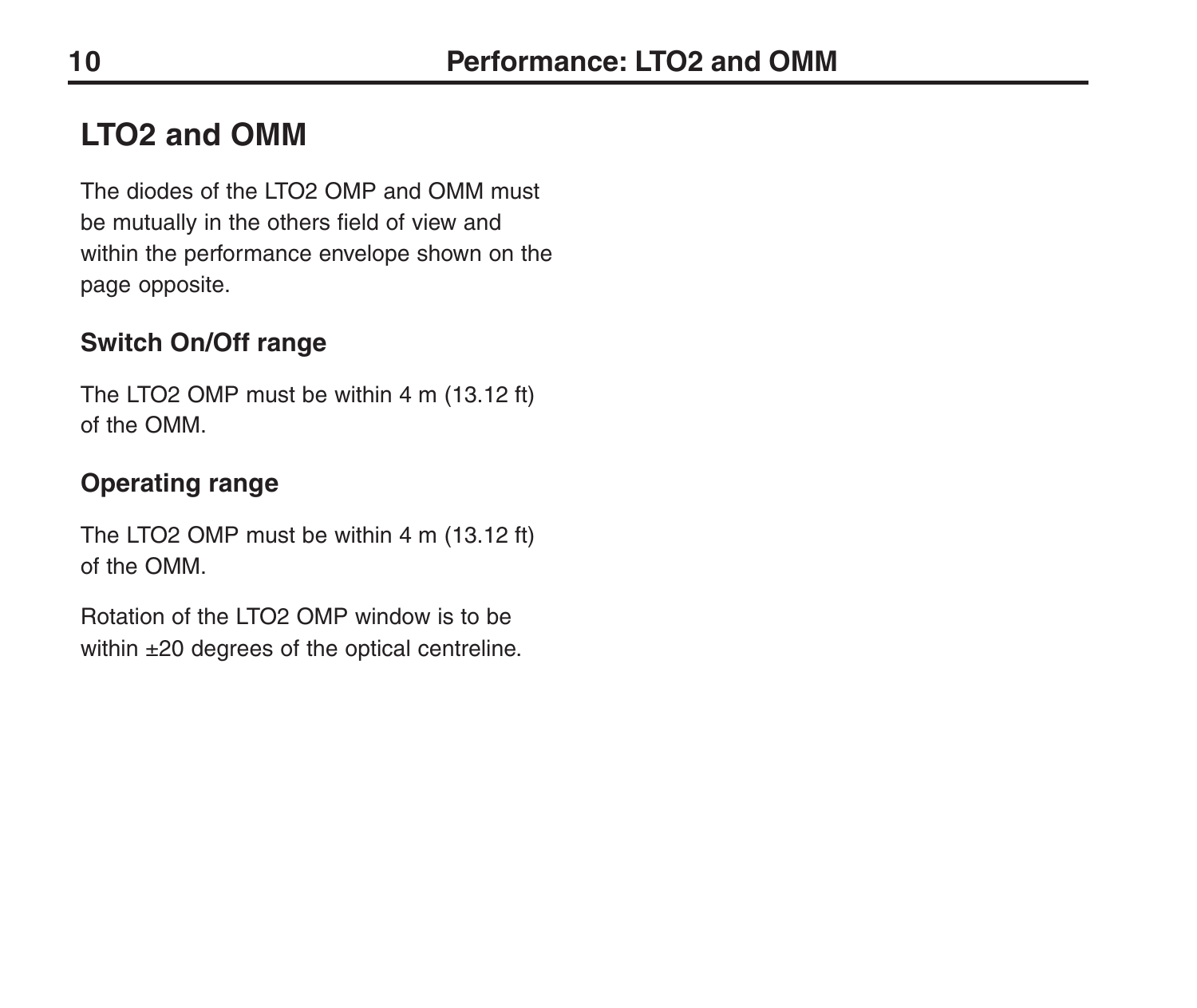### **Performance: LTO2 and OMM 11**

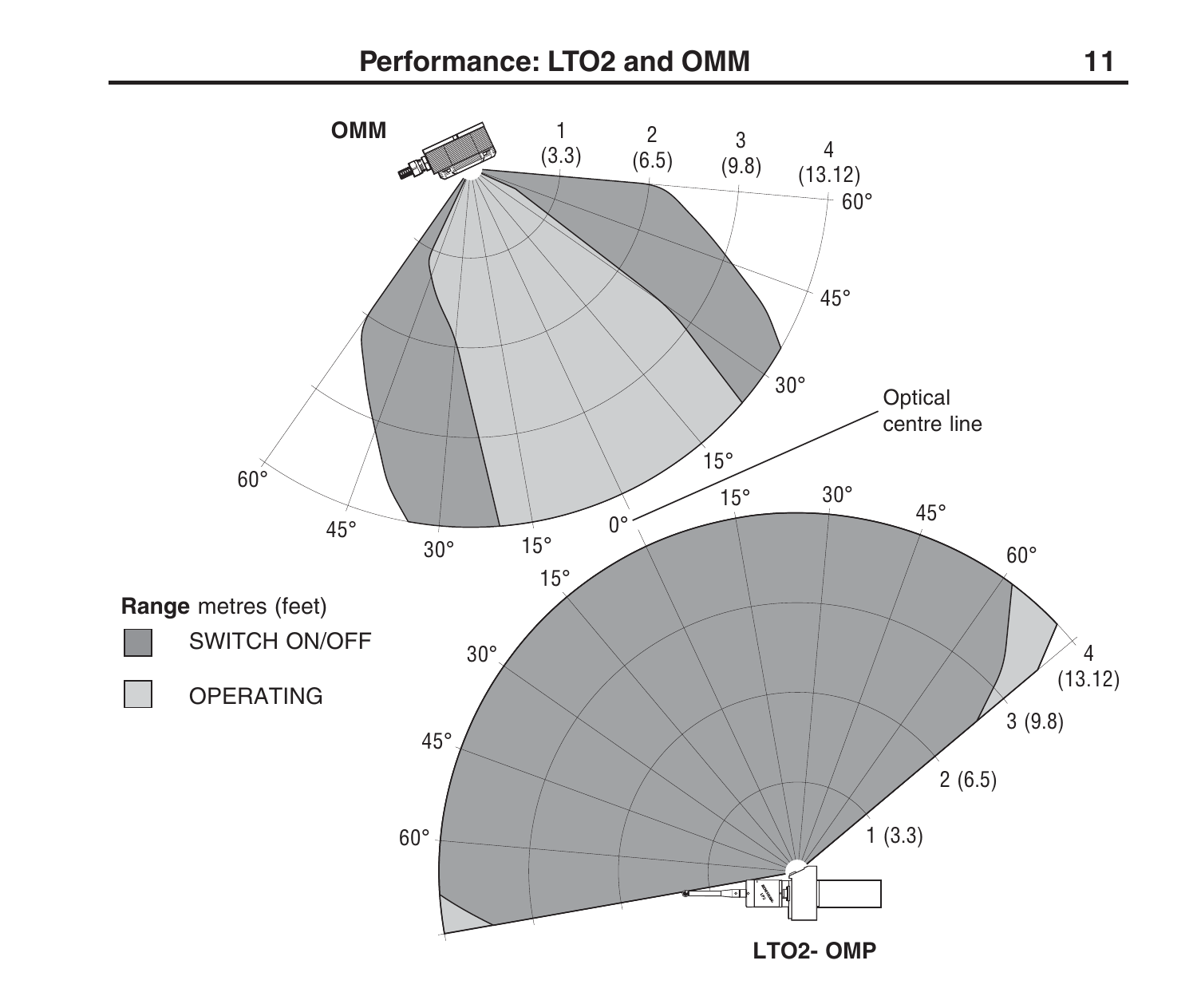## **LTO2 and OMI**

The diodes of the LTO2 OMP and OMI must be mutually in the others field of view and within the performance envelope shown on the page opposite.

### **Switch On/Off range**

The LTO2 OMP must be within 4 m (13.12 ft) of the OMI.

### **Operating range**

The LTO2 OMP must be within 4 m (13.12 ft) of the OMI.

Rotation of the LTO2 OMP window is to be within ±30 degrees of the optical centreline.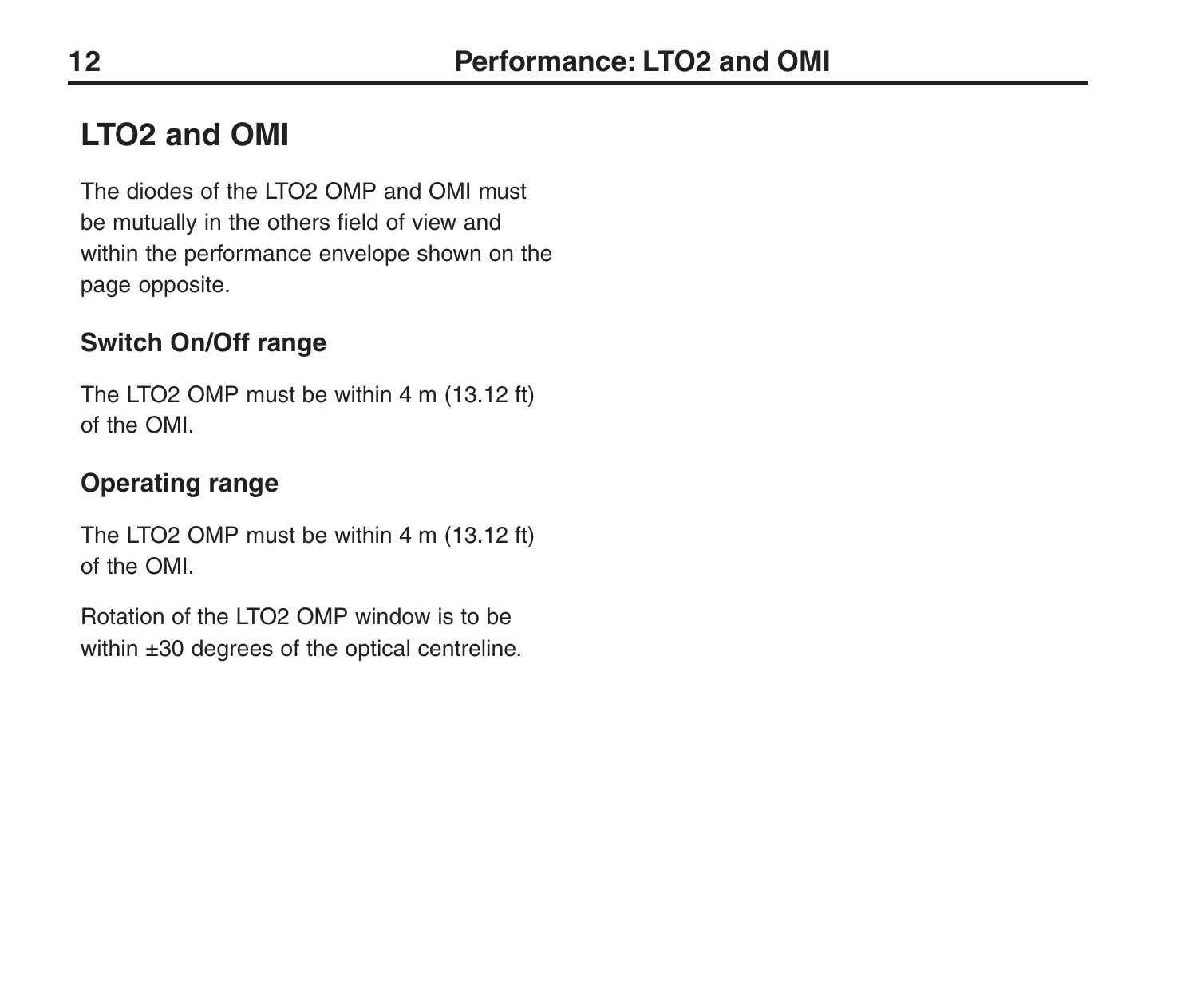### **Performance: LTO2 and OMI 13**

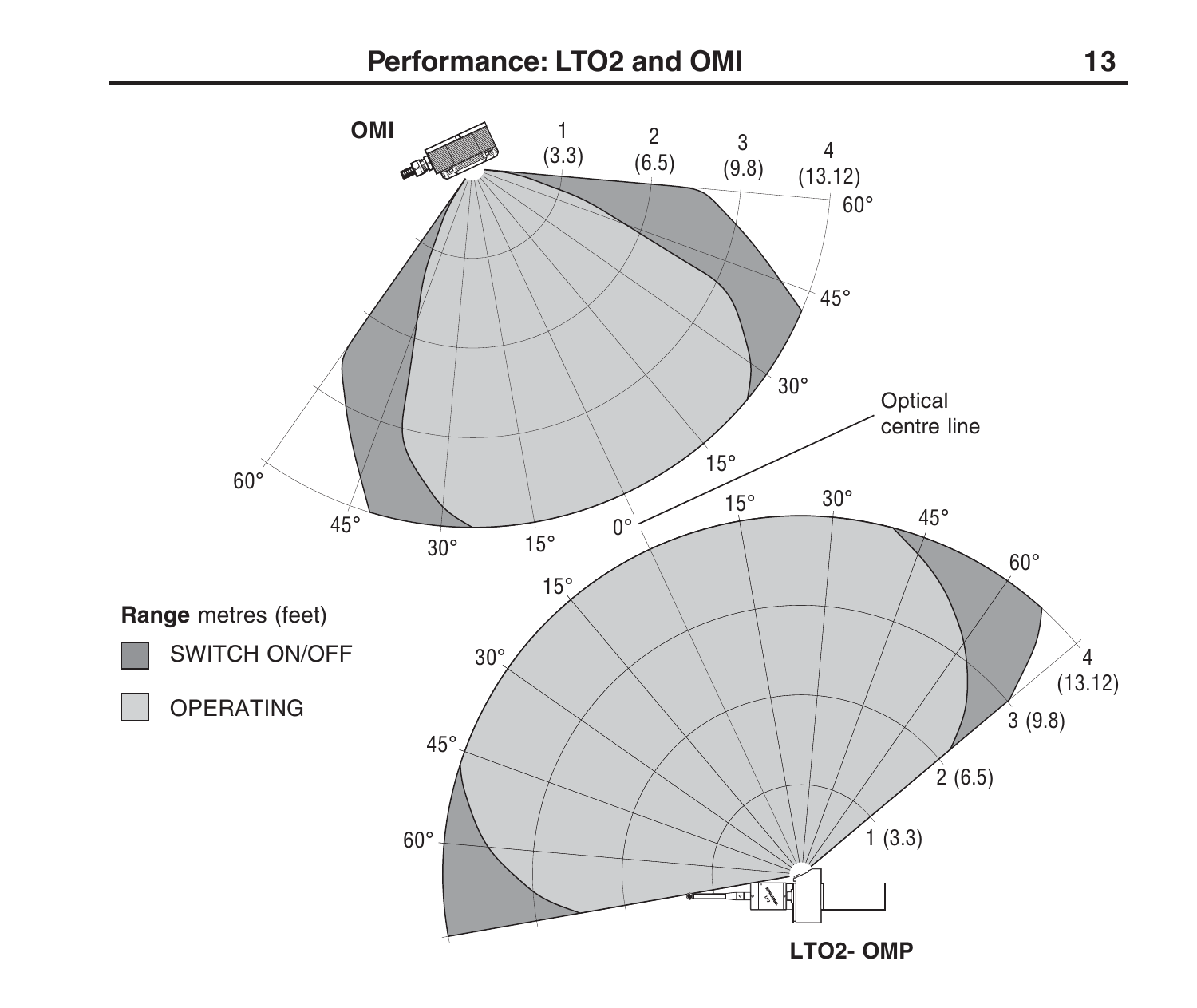Installation is the responsibility of your Renishaw supplier or the machine tool manufacturer. Information is given in this section to assist in overcoming basic problems. You are recommended to seek specialist advice where this is appropriate.

### **Cable routing and electrical interference**

Care should be taken to ensure that signal cables are routed away from high current sources, e.g. high current cables, axis drive motors and 3-phase transformers.

## **Optical interference**

Renishaw optical transmission systems are designed to be immune from normal optical interference. However there is a level above which powerful light sources will interfere with the optical system.

There are two categories of interference:

● Intermittent light sources

## ● Local strong continuous light sources

#### **Intermittent light sources**

#### **Rotating-type beacons with incandescent light source**

This type of beacon will not cause interference unless:

- it is situated within two metres of the OMM, and
- its mirror reflects light directly at the OMM.

#### **Xenon-type beacons**

This type of beacon produces fast, very powerful pulses of light and cannot safely be used near the OMM. It is undesirable to operate the system in an environment that contains Xenon beacons, i.e. on machine tools or AGVs.

#### **Arc, MIG or TIG welding**

These can produce optical interference similar to that of a Xenon beacon. Xenon beacon restrictions therefore apply.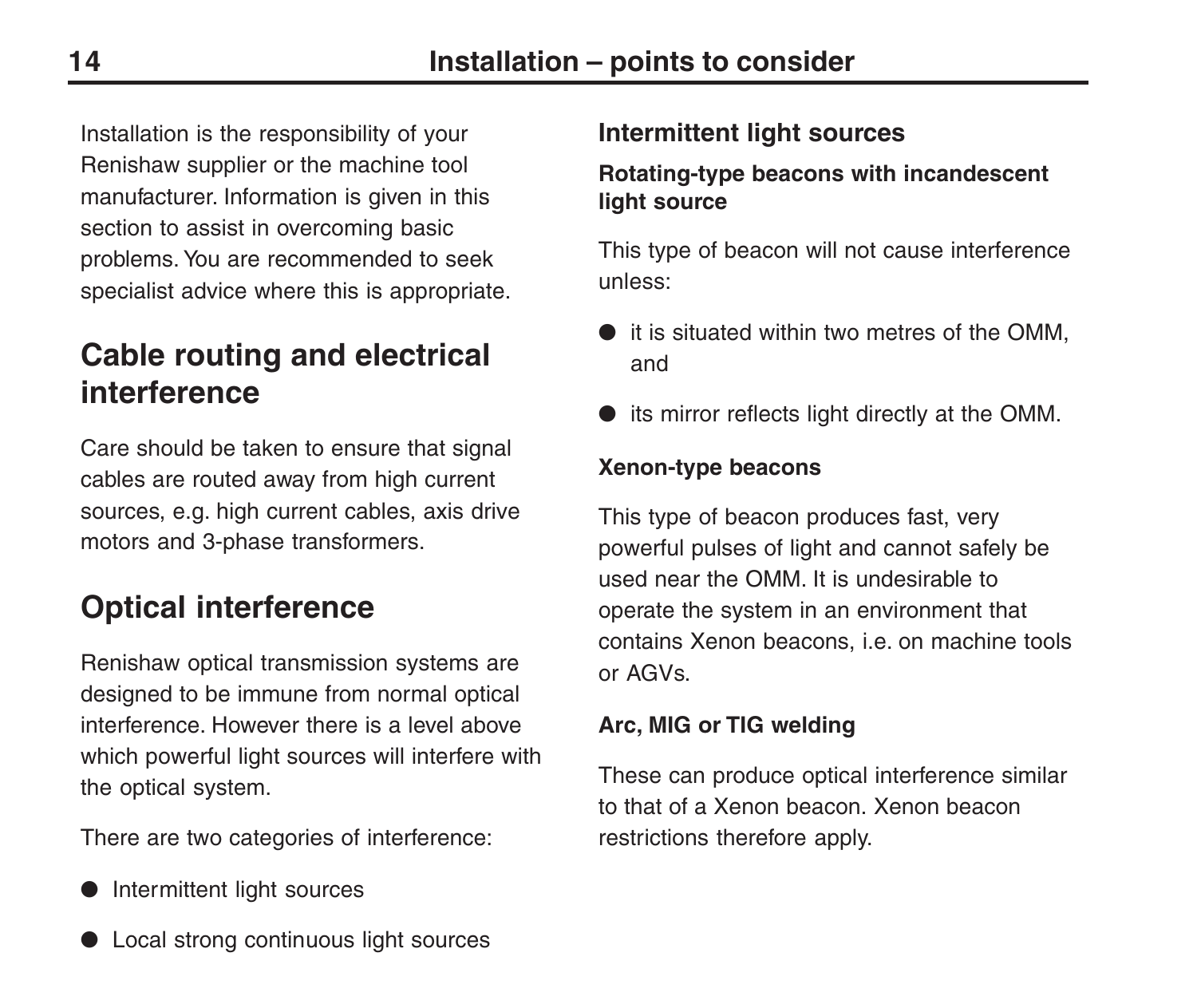#### **Other interfering light sources**

It is possible that fast changes in light levels, e.g. a match being struck or a lighter being lit, will cause errors if the source is within 500 mm of the OMM window. Abnormal changes in light levels must therefore be avoided.

### **Local strong continuous light sources**

- If fluorescent lamps are used for workpiece lighting, the OMM should be kept at a distance of at least one metre from the source.
- If quartz halogen lamps of greater than 60 W are used, the OMM should be kept at a distance of at least two metres from direct emission from source.
- It should also be noted that direct sunlight should not be allowed to shine on the OMM window, as this could cause errors.

If it is not convenient to maintain these distances and any of the problems listed above are experienced, then a shield (similar to a camera lens hood) can be used to shield the OMM from direct contact with the interference.

**CAUTION**: If two systems are operating in close proximity to each other, take care to ensure that signals transmitted from the OMP on one machine are not received by the OMM or OMI on the other machine, and vice versa. **!**

## **OMM and OMI positioning**

To assist finding the optimum position of the OMM during system installation, signal strength outputs are available on the MI 12 interface.

OMI signal strength is displayed on an OMI multi-coloured LED.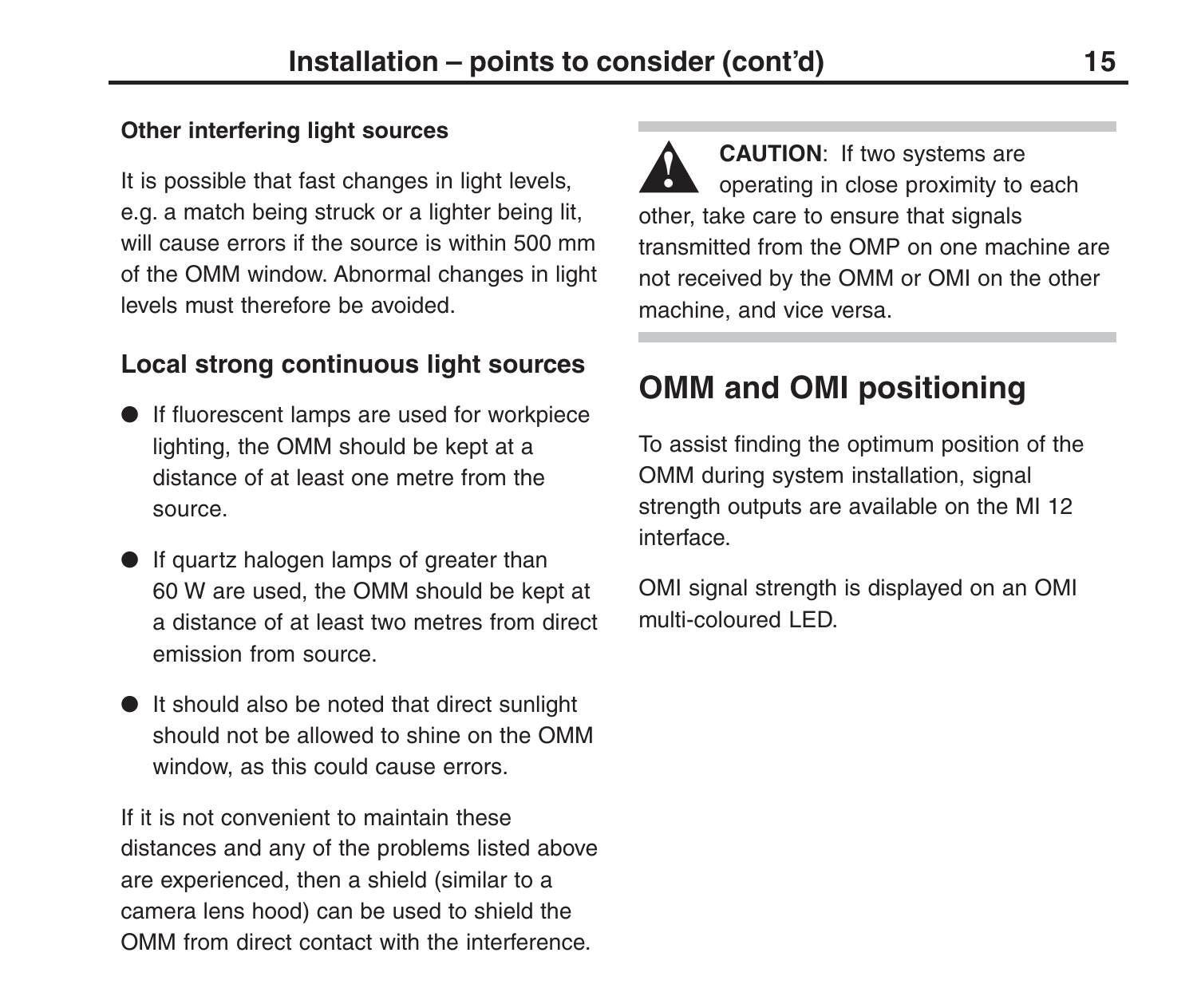## **Probe mounting**

The LTO2 OMP mounts directly in the lathe turret.

**1** Align the OMP with the OMM/OMI then clamp the OMP in the turret. The probe can now be moved relative to the OMP.

## **On-centre adjustment**

On-centre adjustment of the stylus is carried out using the on-centre adjuster ring. Use it to adjust the stylus tip so that it corresponds with the nominal tool tip position.

- **1** Slacken screws **A** between a quarter-turn and a half-turn. The spring washers will maintain a light grip.
- **2** Place the adjuster ring onto the OMP, and position it with one set of opposing screws **B** in line with the Y-axis of the machine.
- **3** Tighten screws **C**.
- **4** Adjust screws **B** to move the probe. Progressively slacken one screw and tighten the opposite screw as the final setting is approached. Use two hexagon keys to do this.



- **5** When the stylus is correctly positioned, tighten screws **A** to 2.6 Nm (1.91 lbf.ft).
- **6** Slacken screws **B** and **C** and remove the adiuster ring.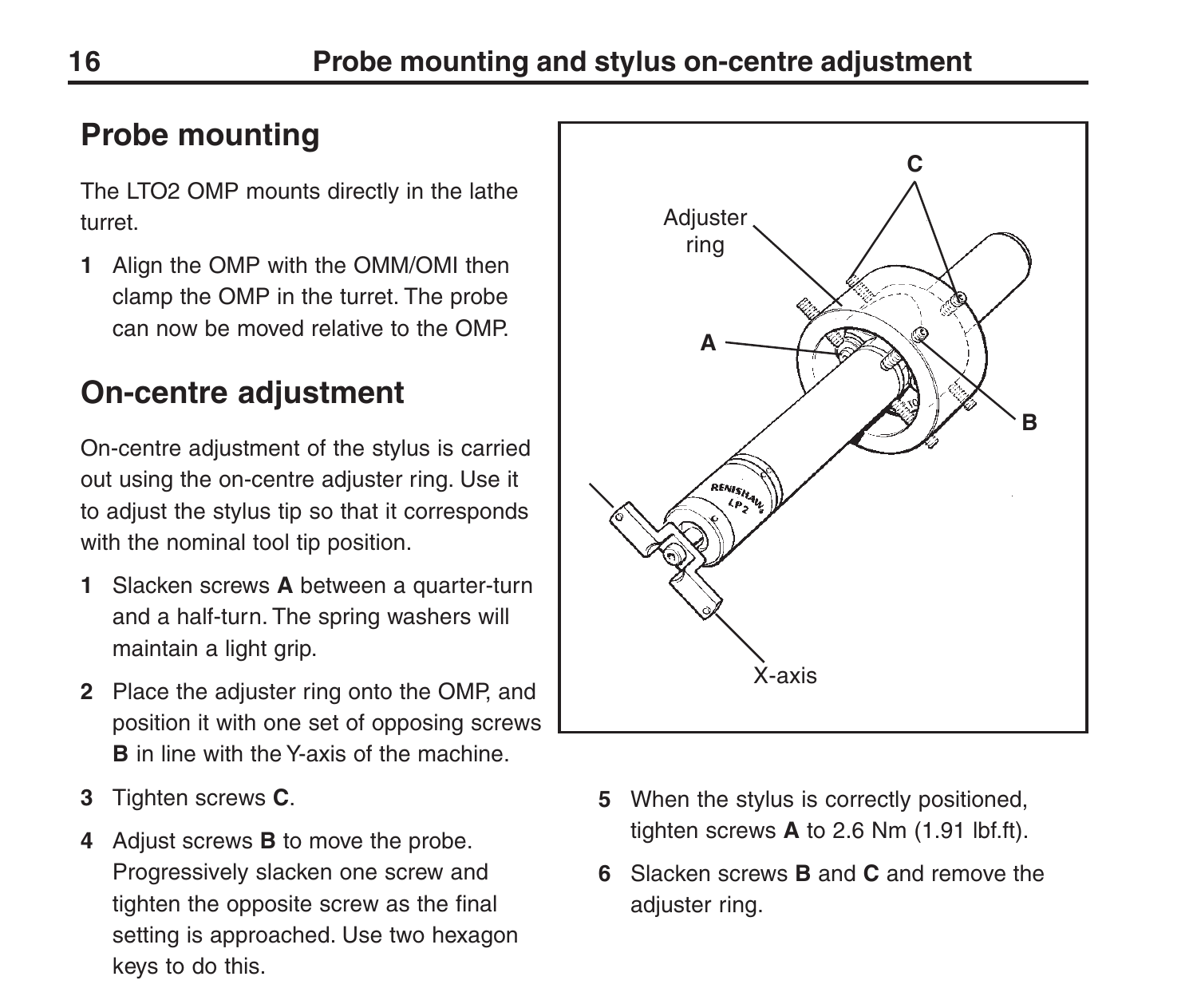## **MA4 90° adaptor**

This adaptor enables the probe to be mounted at 90° to the machine spindle centre line. This extra versatility allows the probe to reach otherwise inaccessible workpiece features.

- **1** Screw the MA4 into the OMP and tighten it with the C spanner to 10–12 Nm (7.37– 8.84 lbf.ft). The C spanner is also used to tighten the LP2 or LP2H probe in its mounting.
- **2** Slacken the three screws **A**.
- **3** Rotate the MA4 to any position through 360°.
- **4** Tighten the three screws **A** to 1.1 Nm (0.81 lbf.ft).
- **5** Screw the LP2 or LP2H probe into the MA4 adaptor and tighten it with the C spanner to 10–12 Nm (7.37–8.84 lbf.ft).



### **LPE extension bars (not shown)**

Extension bars up to 150 mm long can be fitted between the MA4 and the probe using the C spanner provided.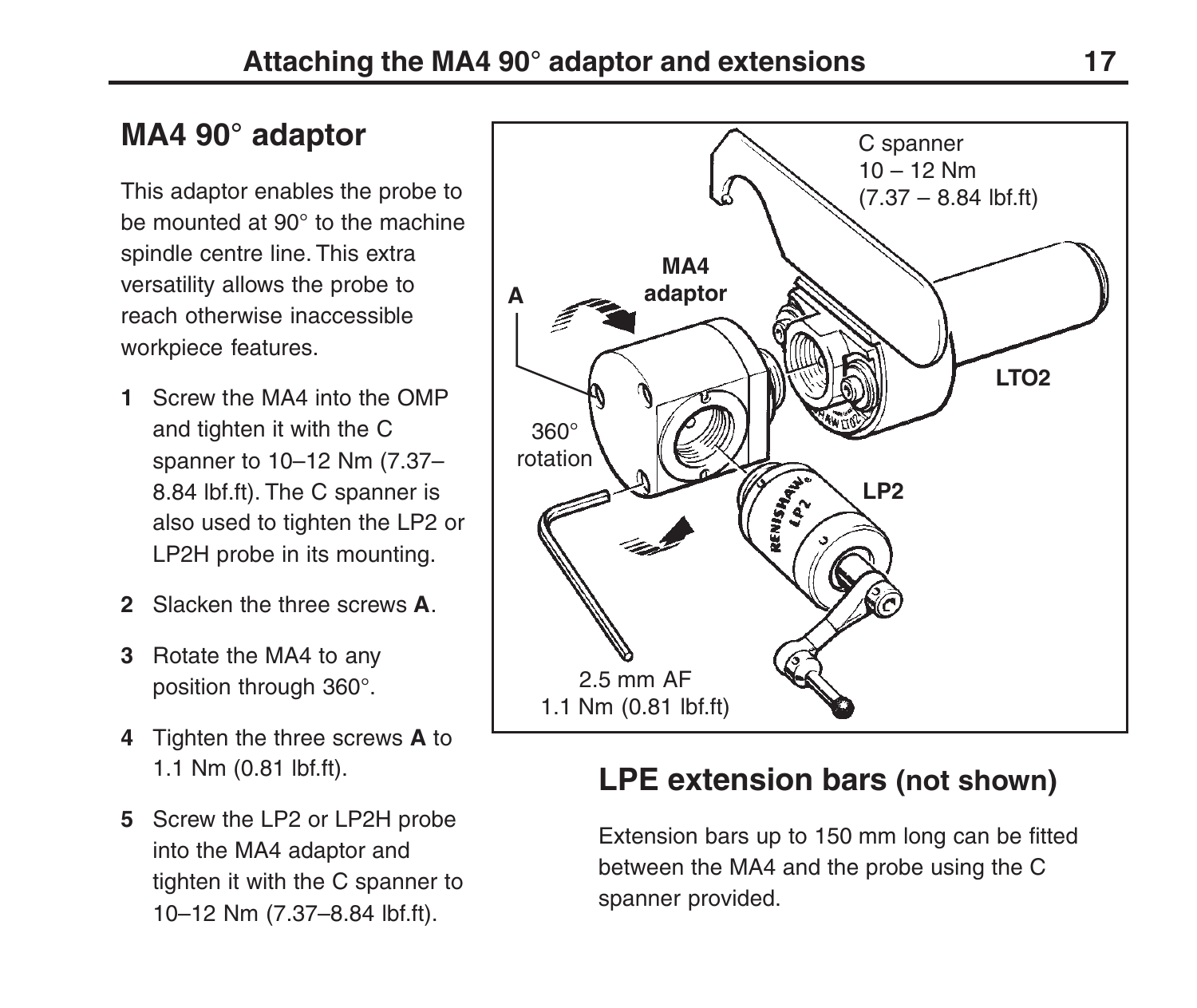### **Modes of operation**

The LTO2 has two modes of operation:

- **1 Standby mode** the OMP uses only a small current while passively waiting for the switch-on signal. This helps conserve battery life.
- **2 Operating mode** this is activated by one of the methods described in "Switch-on options". Signals are transmitted by the probe only during the operating mode.

### **LTO2 power on/off**

LTO2 power switch on/off occurs only when the LTO2 is located within the switch on/off envelope of the OMP and OMM/OMI.

#### **Debounce time**

After the probe is switched on a time delay must occur before it can be switched off. This is known as the debounce time. The delay is factory set to 5 seconds, but it can be reset to 9 seconds by resetting the internal switch. A similar delay occurs after the probe is

switched-off and before it can be switched on again.

### **Switch-on options**

Three options are provided for switching on the LTO2. These are selected by switches on the MI 12 or OMI (for details, see the MI 12 or OMI quides).

- **1 Manual start** (Optical-on). This is initiated by the MI 12 start button (on the OMM version only).
- **2 Machine start** (Optical-on). This is initiated by a software M-code command *(factory* set mode).
- **3 Auto start** (Optical-on). This causes the system to send an optical start signal once every second and does not require a machine control input.

**NOTE:** Auto start should **not** be selected when the LTO2 is set to the Optical-on/Opticaloff option. (An Auto start signal will force the LTO2 to switch on and then off at 5 or 9 second intervals.)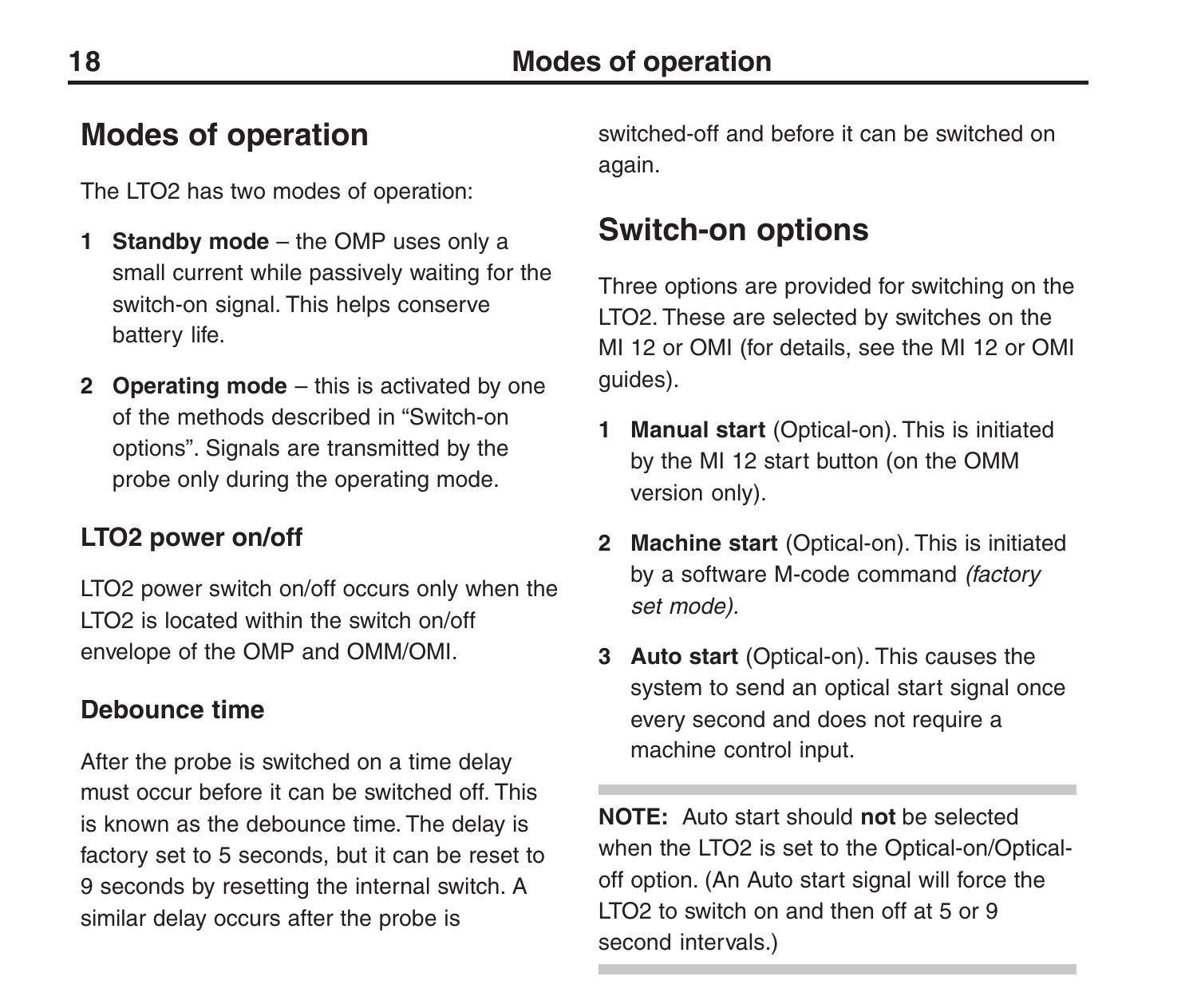After the probe is switched on, the debounce time must elapse before the probe can be switched off.

### **Switch-off mode (Timeout)**

A timer switch automatically returns the probe to the standby mode after a selected time interval. Four timeout options are provided – 5 seconds, 9 seconds, 33 seconds and 134 seconds. The timer is factory set to 33 seconds. Other timeout periods are selected by resetting an internal switch.

When the timeout period is set to either 33 seconds or 134 seconds, the timer is reset for a further 33 or 134 seconds each time the probe triggers during the operating mode.

When the timeout period is set to either 5 seconds or 9 seconds, the timer is not reset each time the probe triggers during the operating mode.

**NOTE:** A start signal received during the time the probe is on has no effect on the timeout.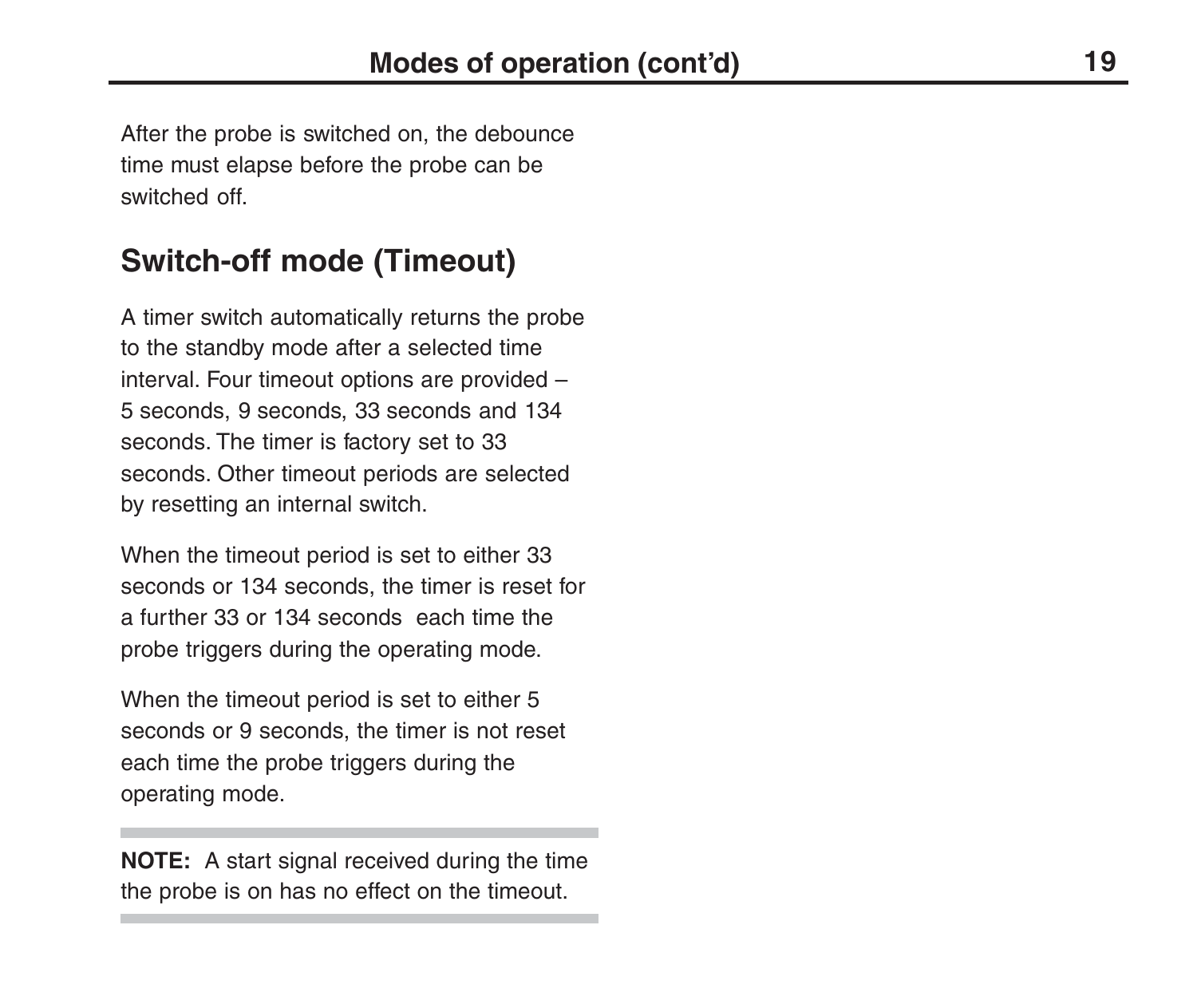**IMPORTANT:** Only qualified persons should change the switch settings.

### **Gaining access to the switch**

**1** Remove the two screws (1) and washers (2, 3) that secure the front plate (4) (see the figure on the page opposite).

**NOTE:** Wires are attached to the back of the front plate (4). Do NOT pull off the plate but ease it off carefully.

- **2** Remove the front plate (4), taking care not to strain the wires. The Dual-In-Line (DIL) switch (5) is now accessible.
- **3** If the O-ring shows signs of damage and needs to be replaced, unsolder the wires from the front plate (4).

### **Switch settings**

**NOTE:** When changing the switch settings:

- Do not touch electronic components.
- Do not strain or disconnect wires.
- Do not use the tip of a pencil to change the settings.
- Keep all components clean  $-$  do not allow coolant or particles to enter the probe body.

The functions and factory settings of the switches are shown on the figure on the page opposite.

### **Refitting the front plate**

When the front plate of the probe is removed, the O-ring seal that protects the electronics is disturbed.

**1** To ensure that the integrity of sealing is maintained when the front plate is refitted, check the condition of the O-ring and replace it if necessary. Grease the O-ring before fitting it.

**!**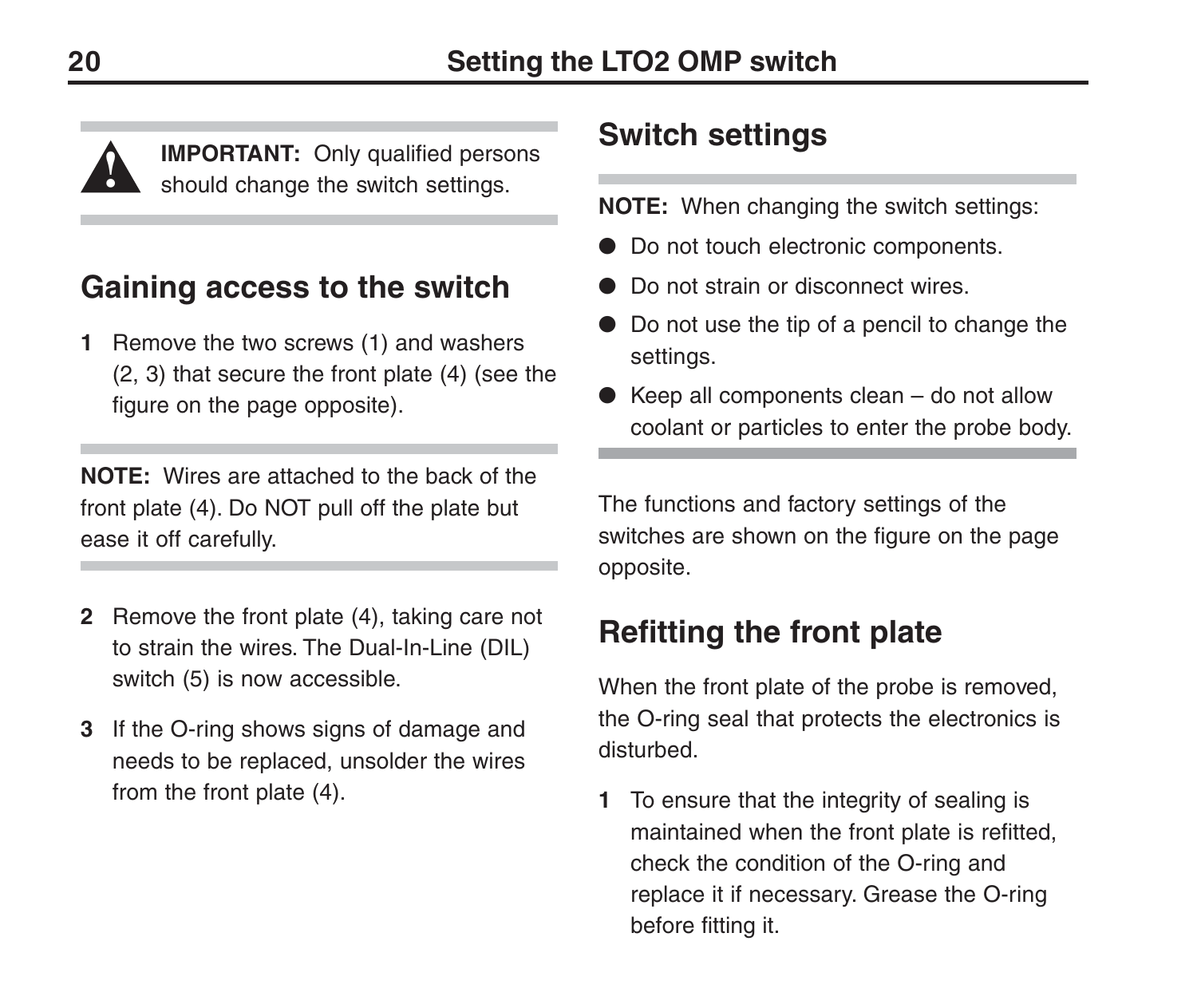

#### **Switch settings**

ON 1 2 3

- **2** If the wires were unsoldered to allow the O-ring to be replaced, resolder them to the back of the front plate (4).
- **3** Refit the front plate (4).
- **4** Refit the two flat washers (3), dished washers (2) and screws (1). Tighten the screws to  $2.4 - 2.6$  Nm  $(1.76 - 1.91$  lbf.ft).

| Timeout SW1 SW2 SW3<br>Seconds |     |     |            | <b>Debounce</b><br>time<br>Seconds |
|--------------------------------|-----|-----|------------|------------------------------------|
| 5                              | ON  | ON  | <b>OFF</b> | 5                                  |
| 9                              | OFF | ON  | <b>OFF</b> | 9                                  |
| 33 *                           | ON  | OFF | ON         | 5 *                                |
| 134                            | ON  | OFF | OFF        | 5                                  |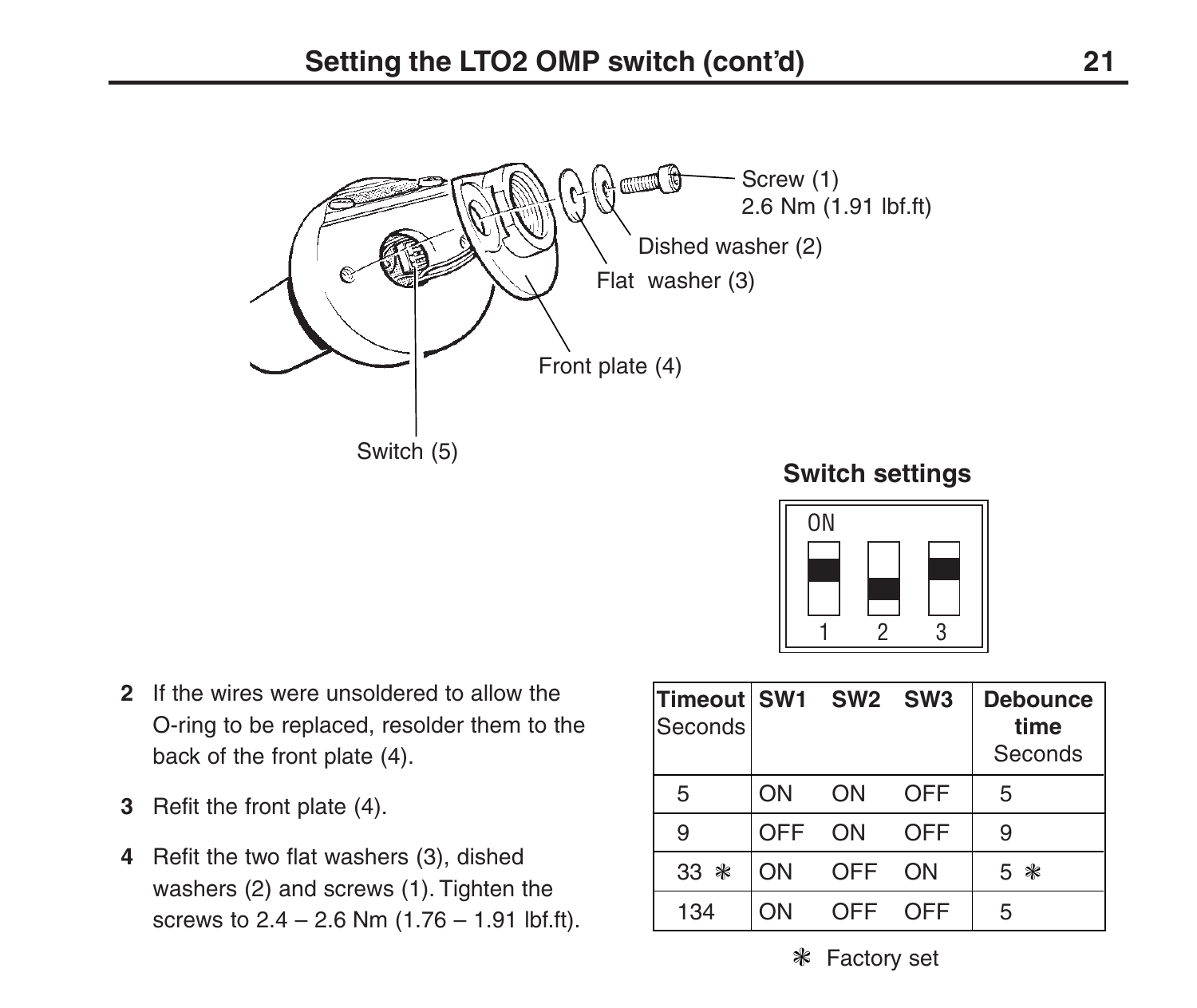### **Low battery indication**

When either the MI 12 or OMI low battery LED lights up, battery voltage is low and the end of useable battery life is approaching.

The low battery LED only lights during the probe operating mode.

The machine control may also be programmed to flag up a low battery alarm.

The OMI or MI 12 interface low battery LED lights when the battery needs to be replaced. Replace the battery as soon as is practicable following a gauging cycle.

| <b>Standby</b><br>life | 5% usage<br>(72 minutes per day) | <b>Continuous use</b>          |
|------------------------|----------------------------------|--------------------------------|
|                        | Optical on<br><b>Timer off</b>   | Optical on<br><b>Timer off</b> |
| 65 days                | 35 days                          | 88 hours                       |

### **Typical battery life**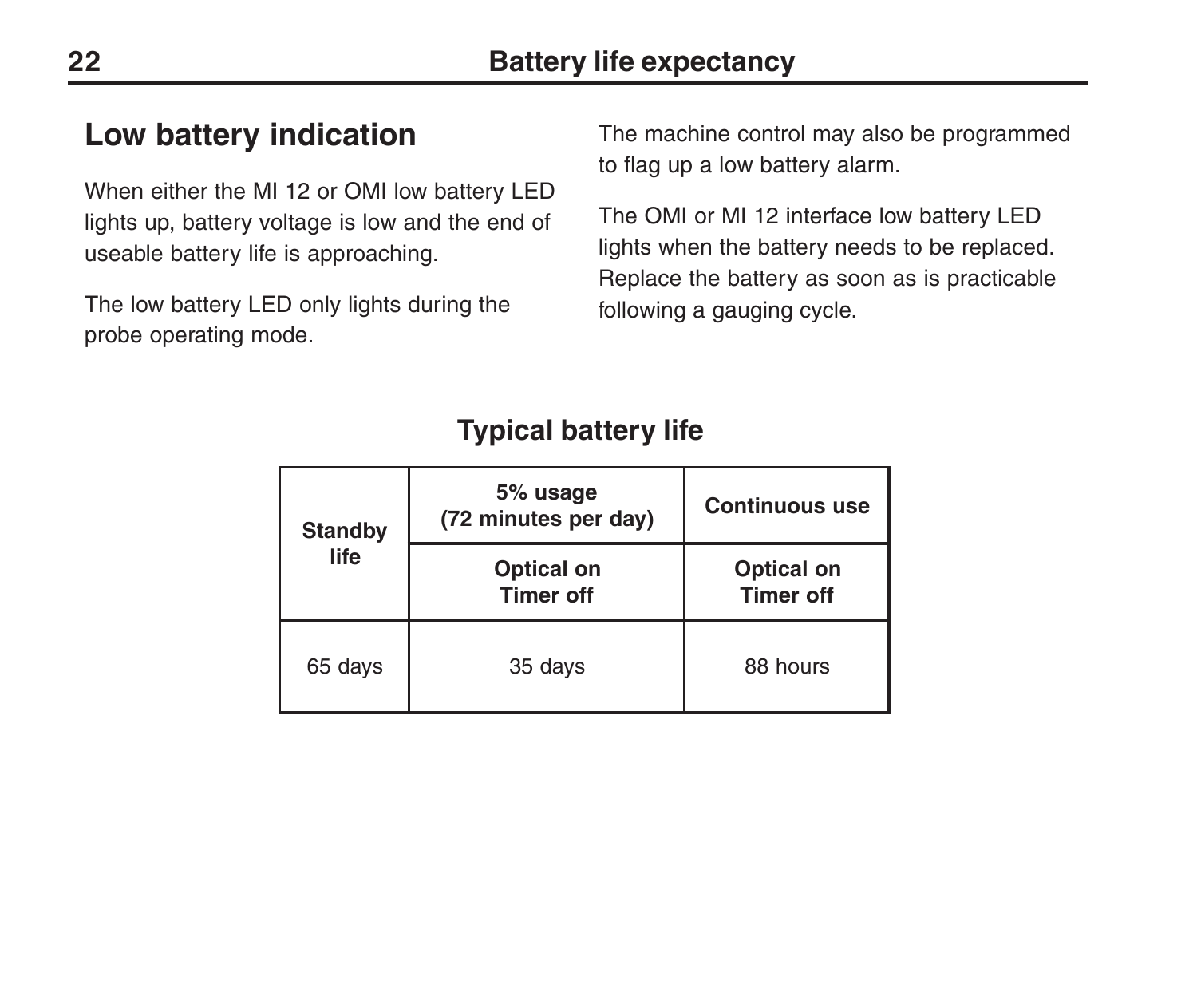

### **Removing the battery**

- **1** If the end cover is not accessible, remove the LTO2 OMP from the machine turret.
- **2** Unscrew the end cover with a 3 mm hexagon key.
- **3** Remove the battery.

### **Replacing the battery**

- **1** Insert the battery into the battery compartment, positive (**+**) end first.
- **2** Refit the end cover and tighten to 1.0 Nm (0.74 lbf.ft).
- **3** Refit the LTO2 OMP in the turret (if removed).
- **4** If the LTO2 OMP has been removed from the turret, recalibrate the probe system before use.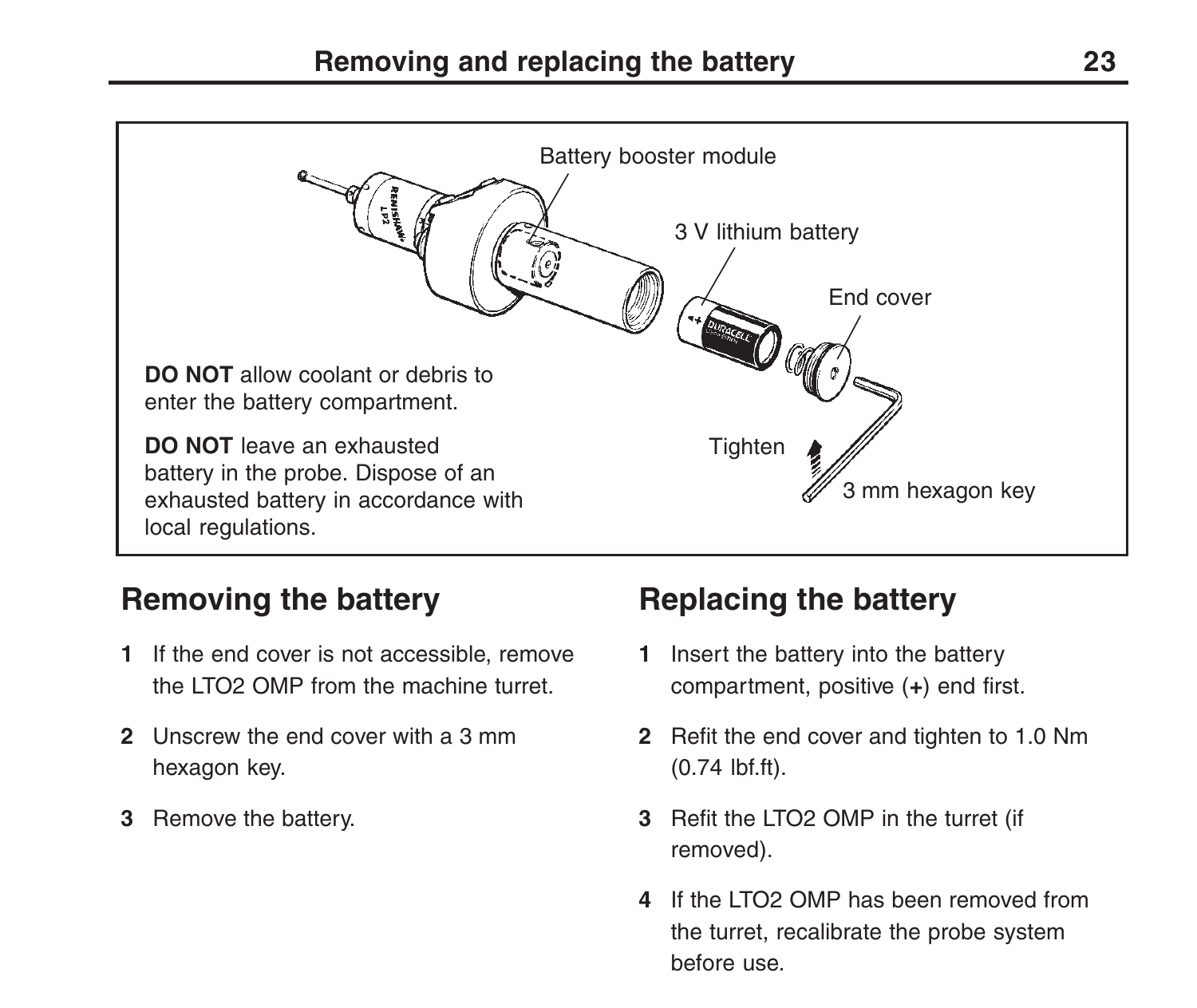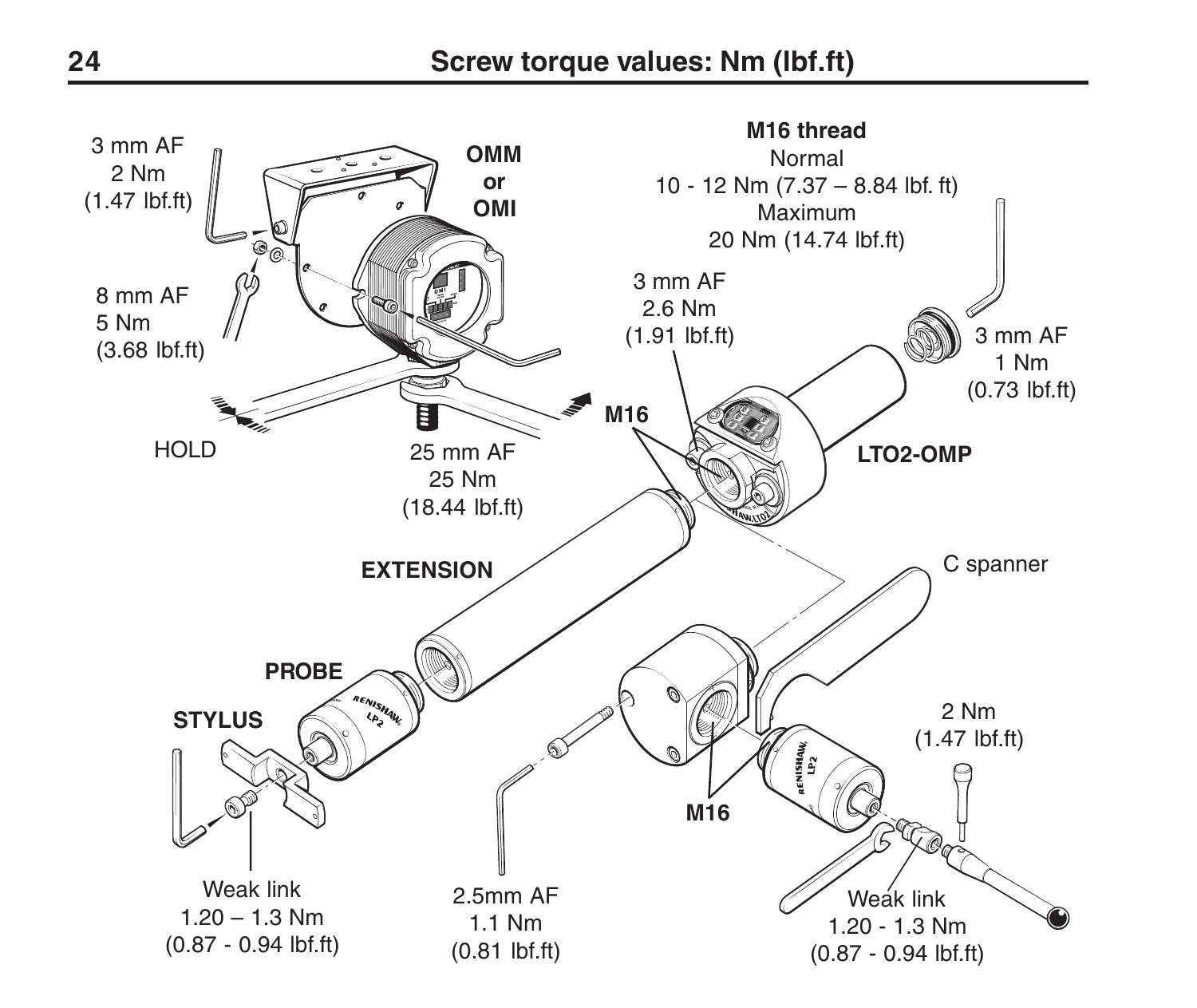| <b>PROBE FAILS TO SWITCH ON</b>   |                                                                           | Power supply lost.                                  | Check the power supply.                                     |
|-----------------------------------|---------------------------------------------------------------------------|-----------------------------------------------------|-------------------------------------------------------------|
| Probe is already<br>switched on.  | If necessary, switch off<br>the probe.                                    | Probe unable to find<br>the target surface.         | Part is missing or out of<br>position.                      |
| Dead battery.                     | Change battery.                                                           | <b>PROBE CRASHES</b>                                |                                                             |
| Battery installed<br>incorrectly. | Check battery<br>installation.                                            | Inspection probe using<br>tool setting probe        | When two systems are<br>active, isolate the tool            |
| Probe is not properly             | Check alignment and                                                       | signals.                                            | setting probe.                                              |
|                                   | aligned with OMM/OMI. that the OMM/OMI fixing<br>is secure.               | Workpiece obstructing                               | Review probe software.                                      |
| Beam obstructed.                  | Check that OMM/OMI                                                        | probe path.                                         |                                                             |
|                                   | window is clean.<br>Remove the obstruction                                | Probe length offset<br>missing.                     | Review probe software.                                      |
| OMM/OMI signal is                 | See performance                                                           | POOR PROBE REPEATABILITY                            |                                                             |
| too weak.                         | envelope on pages 11<br>and $13$ .                                        | Debris on the part.                                 | Clean the part.                                             |
| No OMI start signal.              | See the OMI installation<br>and user's quide.                             | Turret<br>repeatability poor.                       | Verify probe repeatability<br>using a single point<br>move. |
| No power to MI 12<br>or OMI       | Check that a stable 24 V<br>supply is available.<br>Check connections and | Loose mounting of<br>probe/loose stylus.            | Check and tighten as<br>appropriate.                        |
|                                   | fuses.                                                                    | Calibration and update<br>of offsets not occurring. | Review probe software.                                      |
| <b>PROBE STOPS IN MID-CYCLE</b>   |                                                                           | Calibration and probing                             | Review probe software.                                      |
| Beam is obstructed.               | Check OMI/MI 12 error                                                     | speeds not the same.                                |                                                             |
|                                   | LED.<br>Remove the obstruction.                                           | Calibrated feature has<br>moved.                    | Check the position.                                         |
| Probe collision.                  | Find the cause and<br>rectify.                                            | Measurement occurs<br>as the stylus leaves          | Review probe software.                                      |
| Damaged cable.                    | Check the cables.                                                         | the surface.                                        |                                                             |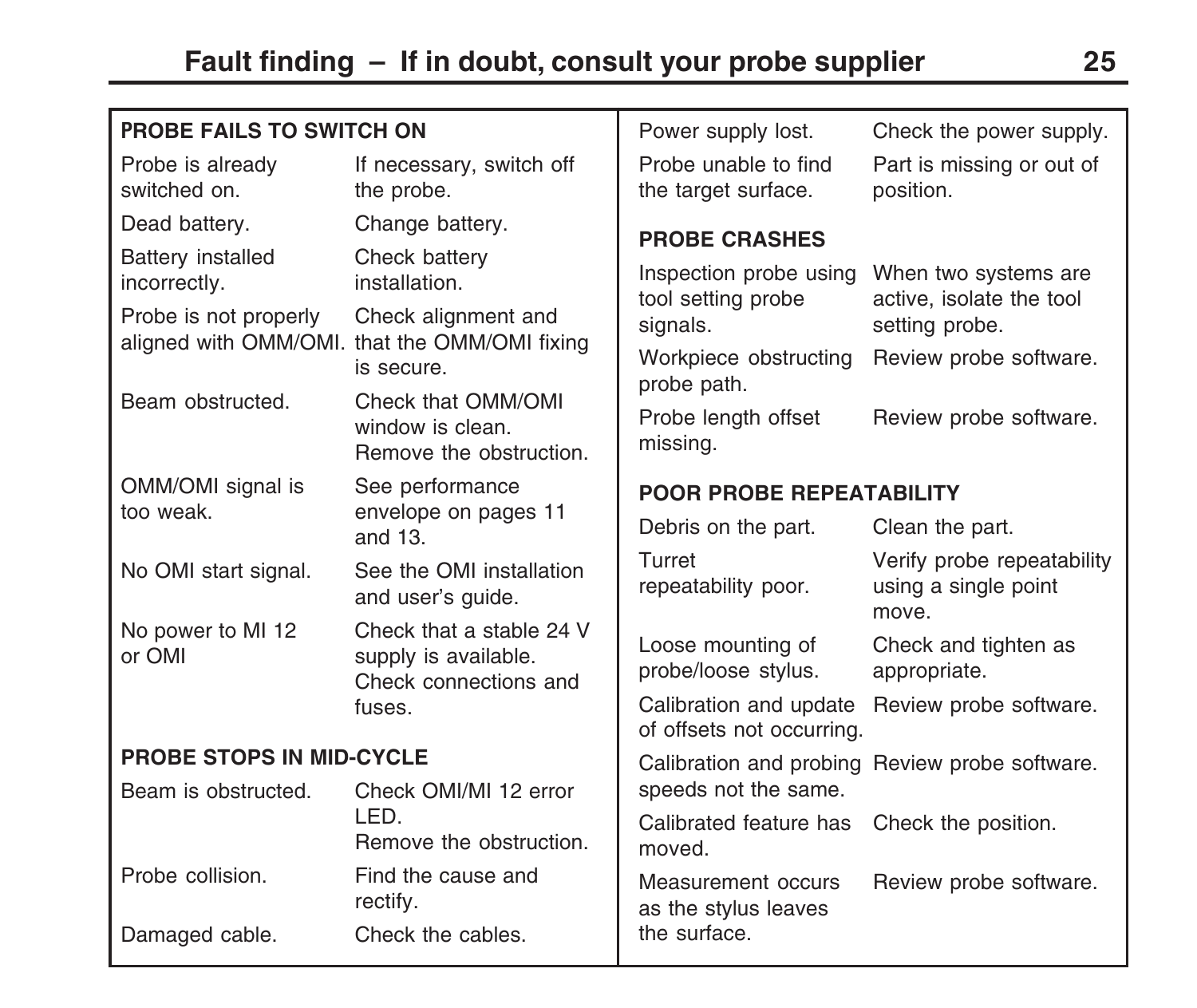| POOR PROBE REPEATABILITY                                                   |                                                        | <b>PROBE STATUS LED FAILS TO ILLUMINATE</b>                        |                                                           |
|----------------------------------------------------------------------------|--------------------------------------------------------|--------------------------------------------------------------------|-----------------------------------------------------------|
| Probing occurs within<br>machine's acceleration<br>and deceleration zones. | Review probe software.                                 | Battery is incorrectly<br>fitted.                                  | Check the battery<br>installation.                        |
| Probe feedrate too<br>high.                                                | Perform simple<br>repeatability trials at              | <b>MI 12 POWER LED FAILS TO ILLUMINATE</b><br><b>WITH POWER ON</b> |                                                           |
| Temperature variation                                                      | various speeds.                                        | Faulty electrical<br>contact.                                      | Check all connections.                                    |
| causes excessive<br>machine and                                            | Minimise temperature<br>changes.<br>Increase frequency | Fuse blown.                                                        | Locate and replace<br>blown fuse.                         |
| workpiece movement.<br>Machine has poor                                    | of calibration.<br>Perform health check on             |                                                                    | Incorrect power supply. Ensure power supply is<br>24 V dc |
| repeatability due to<br>the machine.<br>loose encoders, tight              |                                                        | <b>MI 12 ERROR LED REMAINS ILLUMINATED</b>                         |                                                           |
| slideways and/or<br>accident damage.                                       |                                                        | Beams is not aligned.                                              | Check optical alignment.                                  |
|                                                                            |                                                        | Beams is obstructed.                                               | Clear obstruction.                                        |
| <b>PROBE FAILS TO SWITCH OFF</b>                                           |                                                        | Probe is not switched                                              | Check that it is switched                                 |
| Probe is in Timeout                                                        | Wait a minimum of 2 min                                | on.                                                                | on.                                                       |
| mode.                                                                      | 20 seconds for the probe<br>to switch off.             | <b>MI 12 LOW BATTERY LED REMAINS</b><br><b>ILLUMINATED</b>         |                                                           |
| Turret indexed, while<br>the probe is switched<br>on.                      | Restore the turret to<br>the probing position.         | Battery is incorrectly<br>fitted.                                  | Check the battery<br>installation.                        |
| Probe is inadvertently<br>switched on by                                   | Increase the distance<br>between the probe and         | Battery dead.                                                      | Replace the battery.                                      |
| OMM/OMI.                                                                   | OMM/OML<br>Reduce the OMM/OMI<br>signal strength.      | PROBE STATUS LED REMAINS ILLUMINATED                               |                                                           |
|                                                                            |                                                        | Battery voltage below<br>useable level.                            | Replace the battery.                                      |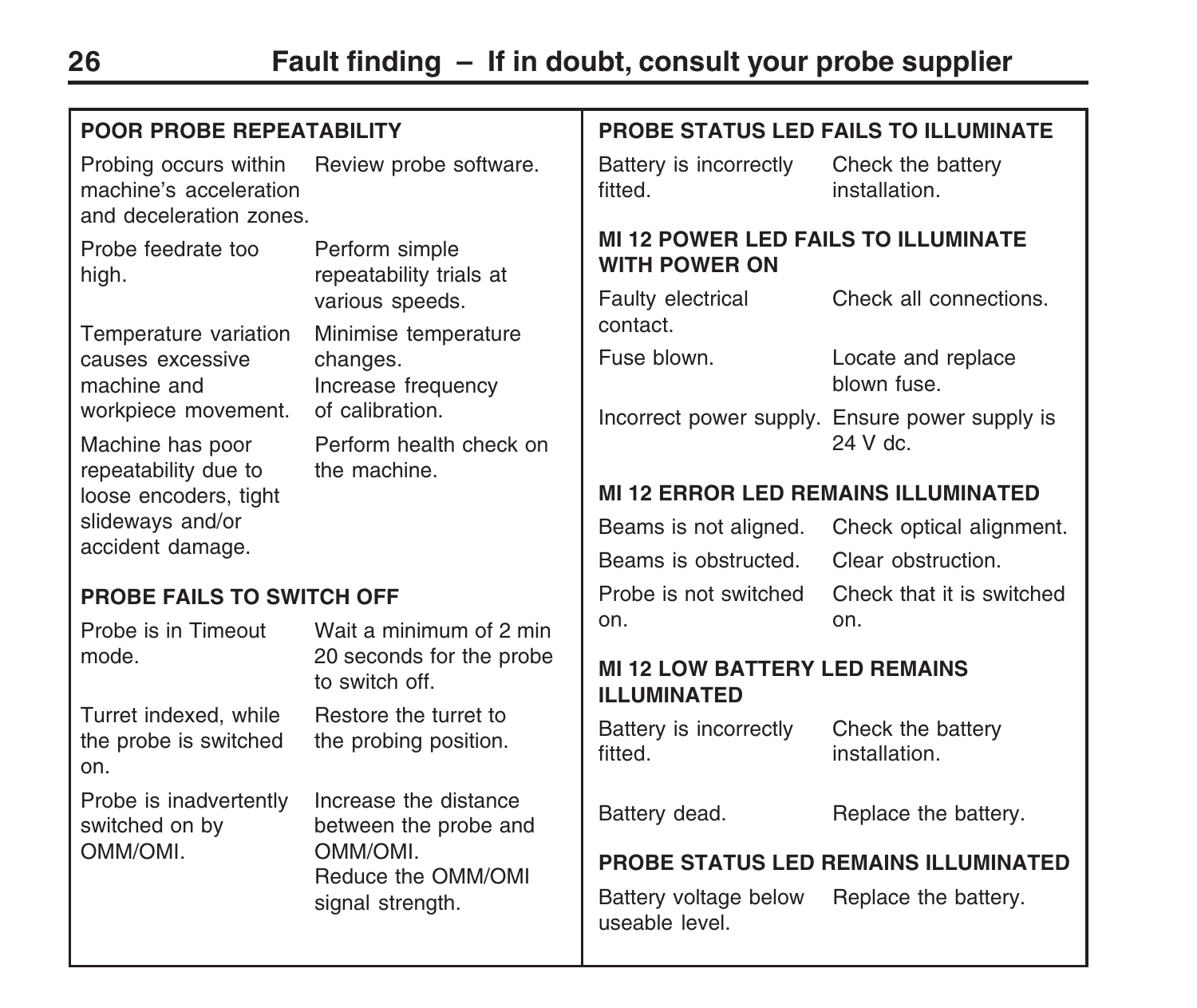#### **PROBE IS TRANSMITTING SPURIOUS READINGS**

| Damaged cables.                                           | Check and replace the cable if damage is<br>found                                                                                                                                                                                                                                                |
|-----------------------------------------------------------|--------------------------------------------------------------------------------------------------------------------------------------------------------------------------------------------------------------------------------------------------------------------------------------------------|
| Electrical or optical<br>interference.                    | Move transmission cables away from<br>other cables carrying high currents.                                                                                                                                                                                                                       |
| System malfunctioning or<br>inducing intermittent errors. | Shield from intense light sources, e.g.<br>xenon beams.<br>Electrically isolate the OMM from the<br>machine to prevent any possibility of<br>earth loop.<br>Ensure there are no arc welders,<br>stroboscopes or other high intensity light<br>sources in close proximity to the probe<br>system. |
| Poorly regulated power<br>supply.                         | Ensure the power supply is correctly<br>regulated.                                                                                                                                                                                                                                               |
| Excessive machine<br>vibration.                           | Eliminate vibration.                                                                                                                                                                                                                                                                             |
| Loose mountings or styli.                                 | Check and tighten loose connections.                                                                                                                                                                                                                                                             |
| Low LP2 spring pressure.                                  | Increase the spring pressure.                                                                                                                                                                                                                                                                    |
| PROBE FAILS TO RESEAT CORRECTLY                           |                                                                                                                                                                                                                                                                                                  |
| Probe trigger occurred<br>on reseat.                      | Move the stylus clear of the workpiece.                                                                                                                                                                                                                                                          |
| Inner probe diaphragm<br>is damaged.                      | Return to the supplier if the inner<br>diaphragm is damaged.                                                                                                                                                                                                                                     |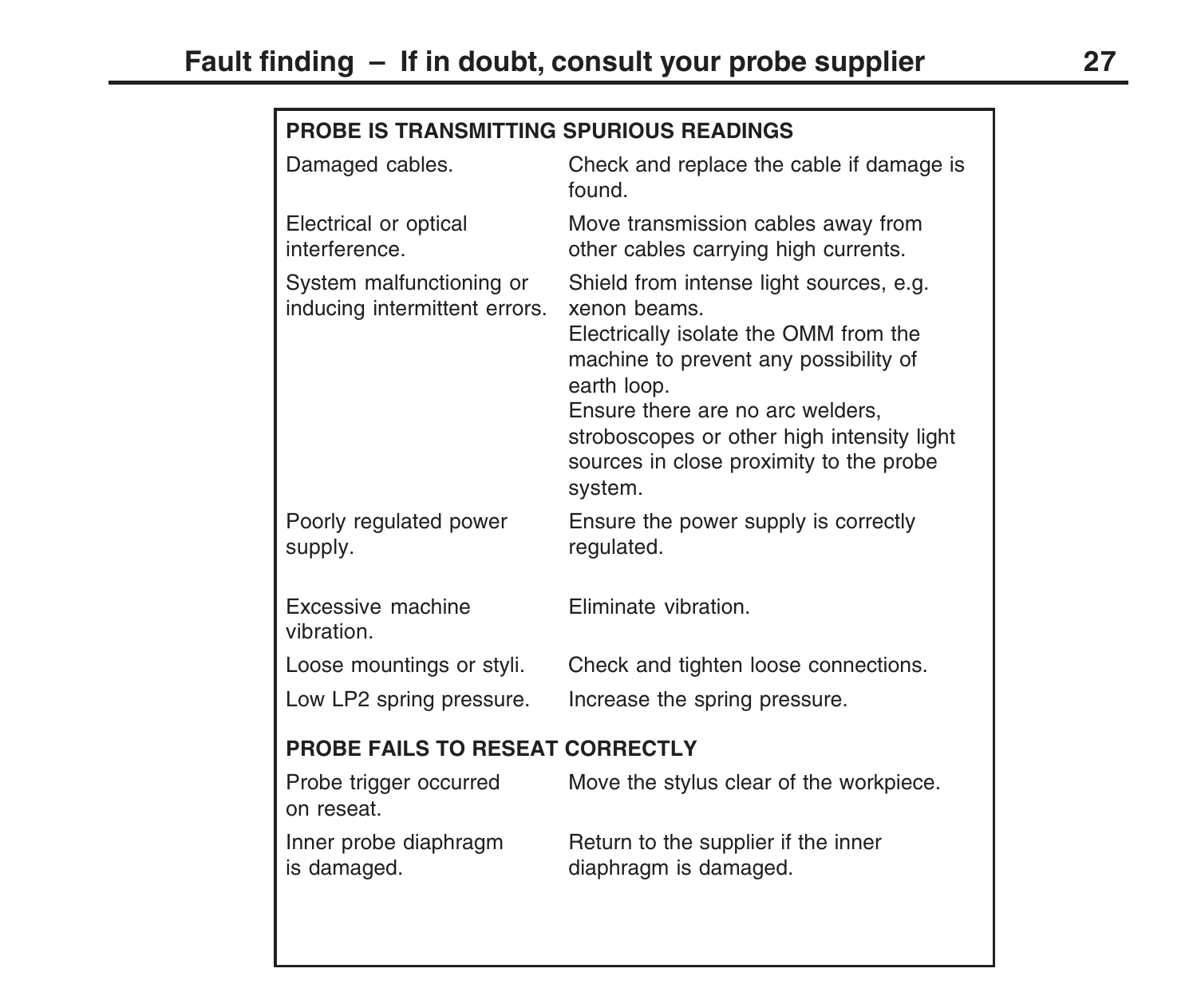| <b>Type</b>     | Part No.    | <b>Description</b>                                                                                             |
|-----------------|-------------|----------------------------------------------------------------------------------------------------------------|
| System kit      | A-2030-0100 | Comprising: LP2 probe, PS3-1C stylus, LTO2-OMP, OMM with<br>mounting bracket and MI 12 interface unit.         |
| System kit      | A-2030-0101 | Comprising: LP2H probe, PS3-1C stylus, LTO2-OMP, OMM with<br>mounting bracket and MI 12 interface unit.        |
| System kit      | A-2115-0028 | Comprising: LP2 probe, PS3-1C stylus, LTO2-OMP, OMI with<br>mounting bracket.                                  |
| System kit      | A-2115-0029 | Comprising: LP2H probe, PS3-1C stylus, LTO2-OMP, OMI with<br>mounting bracket.                                 |
| LTO2-OMP        | A-2030-0121 | LTO2-OMP (25 mm shank) complete with battery, 3 mm<br>hexagon key, stylus on-centre adjuster and user's guide. |
| Battery         | P-BT03-0006 | 3 V lithium battery - Duracell type DL123A                                                                     |
| Battery cap     | A-2030-0370 | Battery cap assembly.                                                                                          |
| LP <sub>2</sub> | A-2063-6098 | LP2 probe complete with two C spanners and TK1 tool kit.                                                       |
| LP2H            | A-2064-0002 | LP2H probe complete with two C spanners and TK1 tool kit.                                                      |
| Service kit     | A-2063-7542 | LP2 service kit comprises: front cover, eyelid seal, spring<br>and O-ring.                                     |
| MA4 adaptor     | A-2063-7600 | MA4 90° adaptor.                                                                                               |
| Extension bar   | A-2063-7001 | LPE1- extension bar $\varnothing$ 25 x 50 mm long.                                                             |
| Extension bar l | A-2063-7002 | LPE2- extension bar Ø25 x 100 mm long.                                                                         |
| Extension bar   | A-2063-7003 | LPE3- extension bar Ø25 x 150 mm long.                                                                         |
| Stylus          | A-5000-3709 | Ceramic PS3-1C stylus 50 mm long with Ø6 mm ruby ball.                                                         |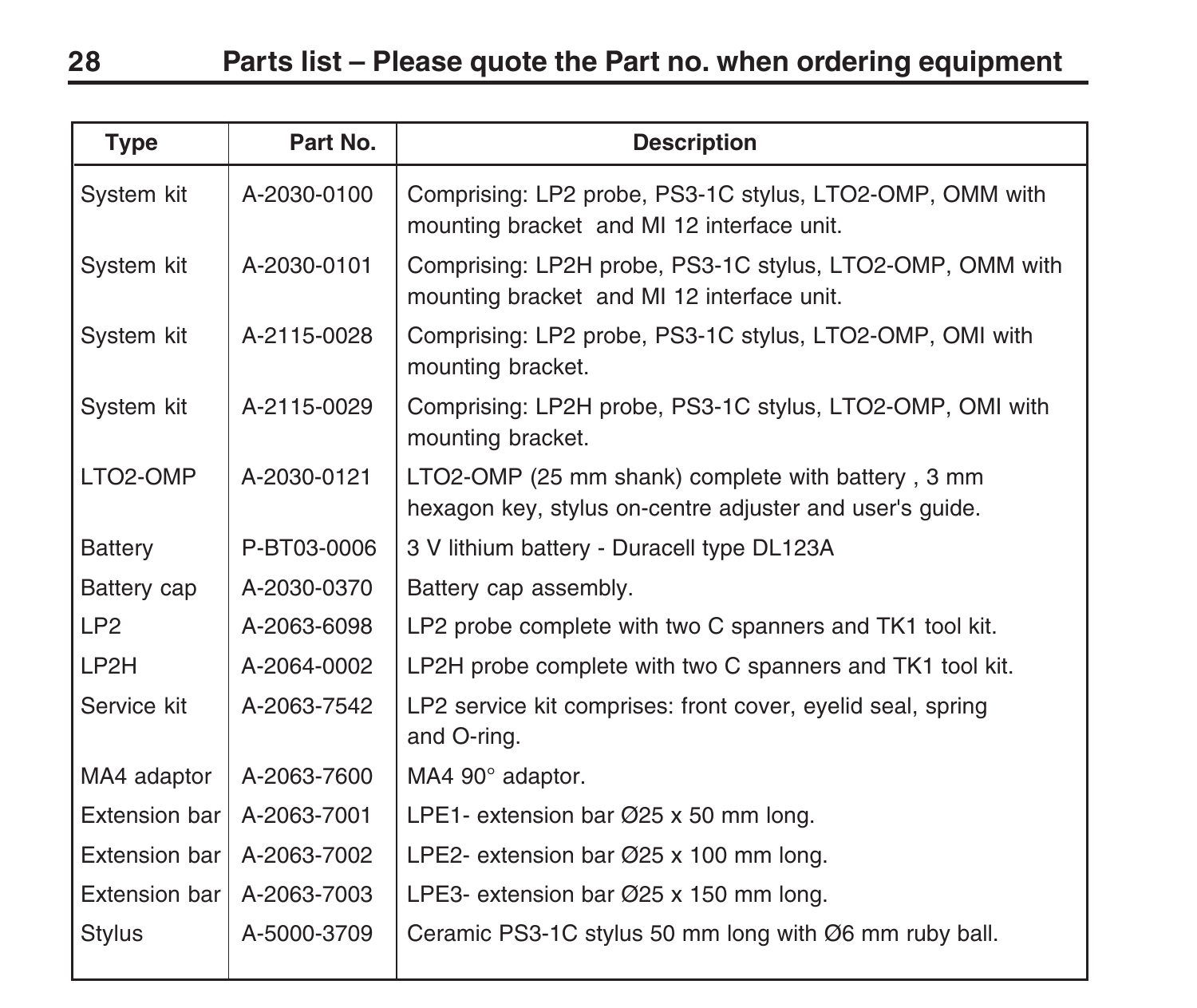| <b>Type</b>      | Part no.    | <b>Description</b>                                                                              |
|------------------|-------------|-------------------------------------------------------------------------------------------------|
| Protection       | M-5000-7582 | Stylus adaptor with weak link collision protection for straight steel<br>styli.                 |
| Protection       | M-5000-7587 | Screw with weak link collision protection for disk steel styli.                                 |
| Protection       | M-5000-7588 | Screw with weak link collision protection for swivel adaptor.                                   |
| TK <sub>1</sub>  | A-2053-7531 | Probe head tool kit comprising: stylus tool, hexagon keys 1.5 mm,<br>2.0 mm, 2.5 mm and 4.0 mm. |
| C spanner        | A-2063-7587 | C spanner.                                                                                      |
|                  |             | OMM, OMI, MI 12 and PSU3                                                                        |
| <b>OMM</b>       | A-2033-0576 | Optical module machine (OMM) complete with cable                                                |
| Mounting<br>brkt | A-2033-0830 | Mounting bracket for OMM / OMI / OMMR                                                           |
| OMI              | A-2115-0001 | Optical module interface (OMI) complete with cable                                              |
| MI 12            | A-2075-0142 | MI 12 machine interface unit                                                                    |
| <b>MI 12B</b>    | A-2075-0141 | MI 12 machine interface board                                                                   |
| Panel mtg        | A-2033-0690 | Panel mounting kit for MI 12 machine interface unit                                             |
| PSU <sub>3</sub> | A-2019-0018 | PSU3 power supply unit, $85 V - 264 V$ input                                                    |
|                  |             |                                                                                                 |
|                  |             |                                                                                                 |
|                  |             |                                                                                                 |
|                  |             |                                                                                                 |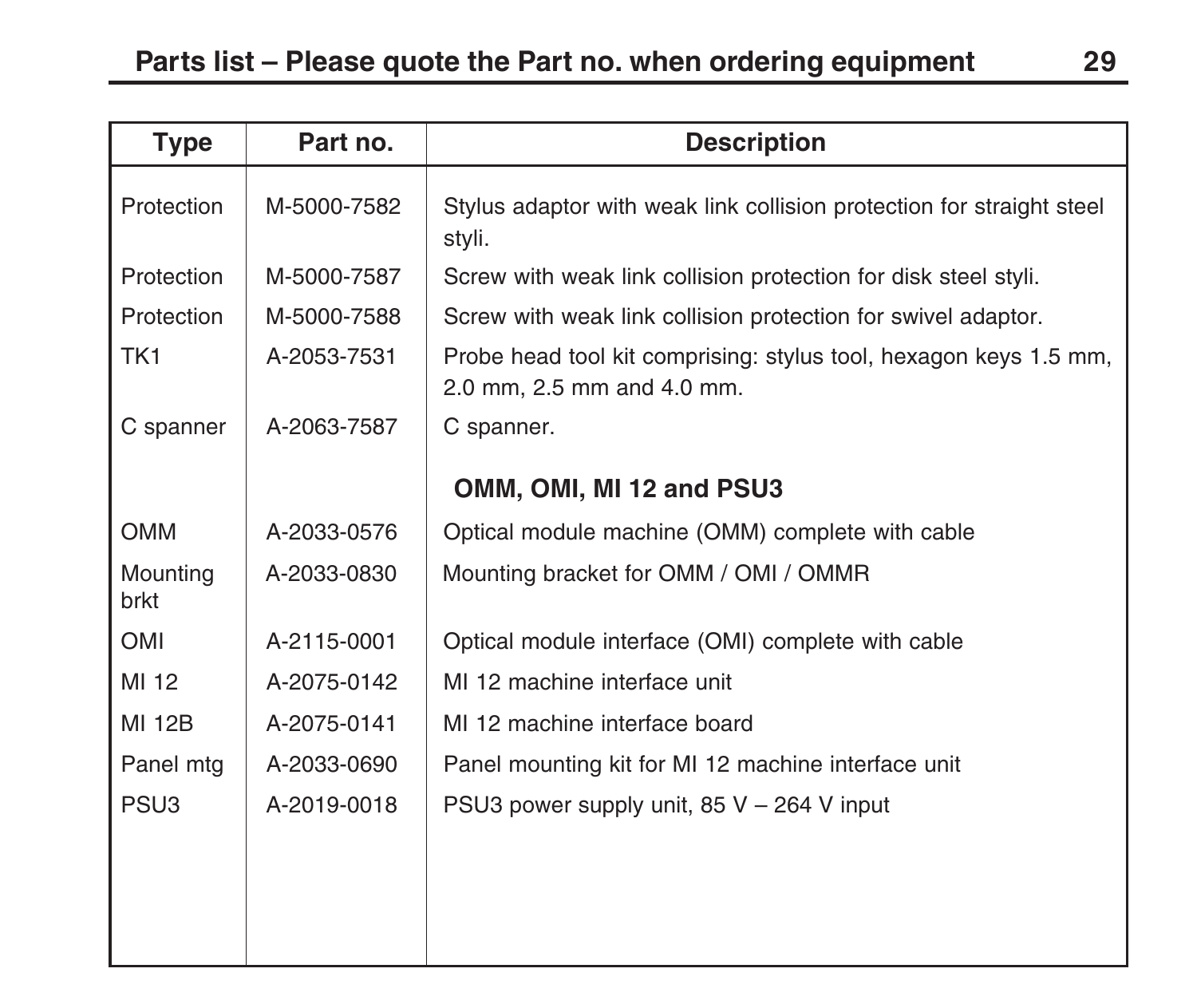The MA4 90° adaptor and extension bars are described in Renishaw data sheet AEH H-2000-2120.



### **LPE extension bars**

Further reach may be obtained by fitting an LPE extension bar between the LP2 probe and LTO2T OMP.

Extension bars use the same M16 thread as the LP2 probe. Only one extension bar is permitted per installation.